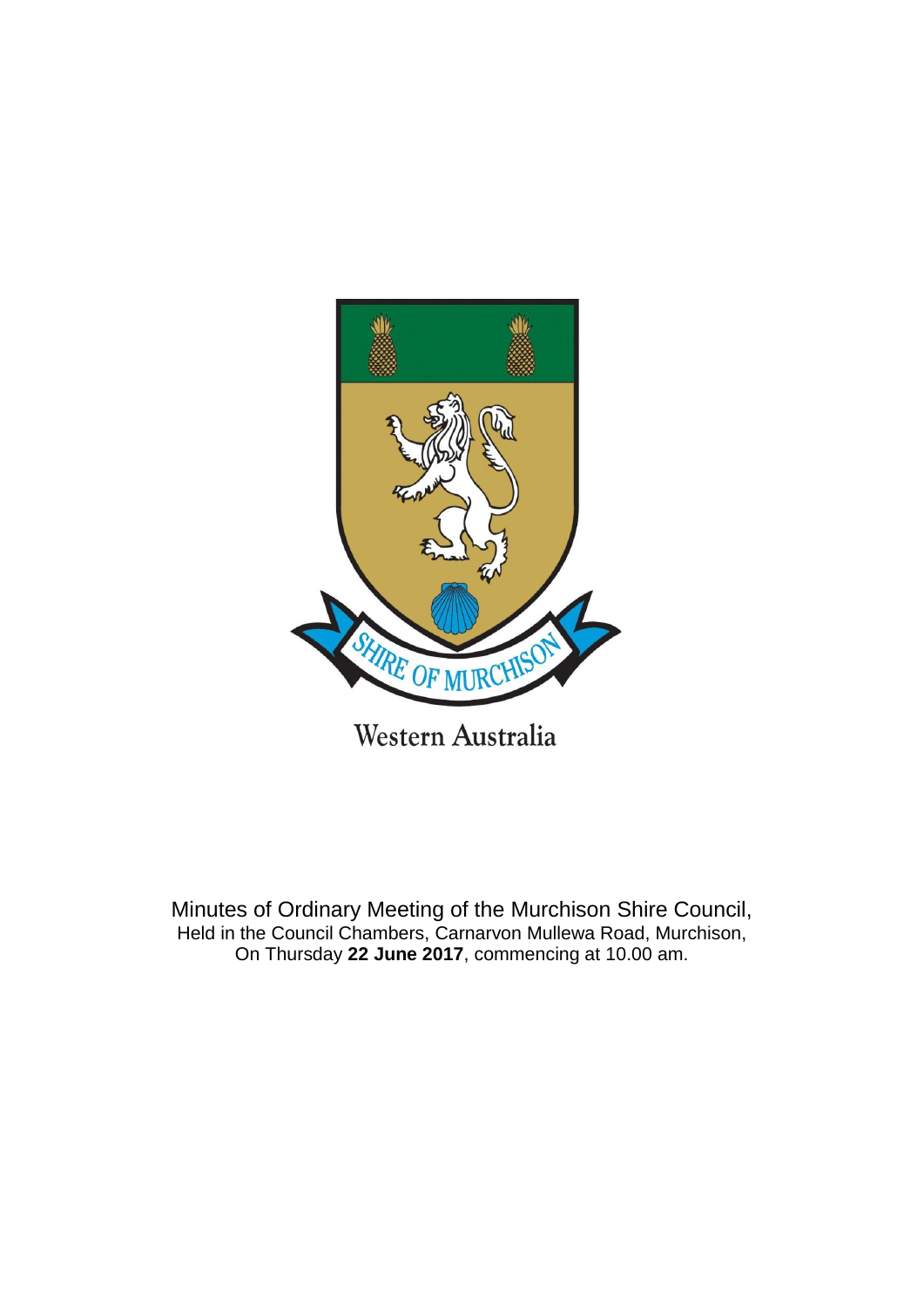| 1.  |      | DECLARATION OF OPENING/ANNOUNCEMENT OF VISITORS 3                              |  |
|-----|------|--------------------------------------------------------------------------------|--|
| 2.  |      | RECORD OF ATTENDANCE/APOLOGIES/LEAVE OF ABSENCE 3                              |  |
| 3.  |      | RESPONSE TO PREVIOUS PUBLIC QUESTIONS TAKEN ON NOTICE 3                        |  |
| 4.  |      |                                                                                |  |
|     | 4.1  |                                                                                |  |
| 5.  |      |                                                                                |  |
| 6.  |      |                                                                                |  |
| 7.  |      | NOTICE OF ITEMS TO BE DISCUSSED BEHIND CLOSED DOORS3                           |  |
| 8.  |      |                                                                                |  |
|     | 8.1  |                                                                                |  |
|     | 8.2  |                                                                                |  |
|     | 8.3  |                                                                                |  |
| 9.  |      | ANNOUNCEMENTS BY PRESIDING PERSON WITHOUT DISCUSSION4                          |  |
| 10. |      | PETITIONS/DEPUTATIONS/PRESENTATIONS/SUBMISSIONS 4                              |  |
| 11. |      |                                                                                |  |
| 12. |      |                                                                                |  |
| 13. |      |                                                                                |  |
|     | 13.1 |                                                                                |  |
|     | 13.2 |                                                                                |  |
| 14. | 14.1 |                                                                                |  |
|     | 14.2 |                                                                                |  |
| 15. |      |                                                                                |  |
| 16. |      |                                                                                |  |
|     | 16.1 |                                                                                |  |
|     | 16.2 |                                                                                |  |
|     | 16.3 |                                                                                |  |
|     | 16.4 |                                                                                |  |
| 17. |      |                                                                                |  |
| 18. | 18.1 |                                                                                |  |
|     | 18.2 |                                                                                |  |
|     | 18.3 |                                                                                |  |
|     | 18.4 |                                                                                |  |
|     | 18.5 | Shearers & Pastoral Workers Social Club - Video "The Truck Days"23             |  |
| 19. |      | NOTICE OF MOTION                                                               |  |
| 20. |      |                                                                                |  |
| 21. |      |                                                                                |  |
|     | 21.1 | Tender Assessment Panel for Flood Damage Works AGRN 743 Flooding in WA Jan/Feb |  |
|     |      |                                                                                |  |
| 22. | 22.1 |                                                                                |  |
|     | 22.2 |                                                                                |  |
| 23. |      |                                                                                |  |
|     |      |                                                                                |  |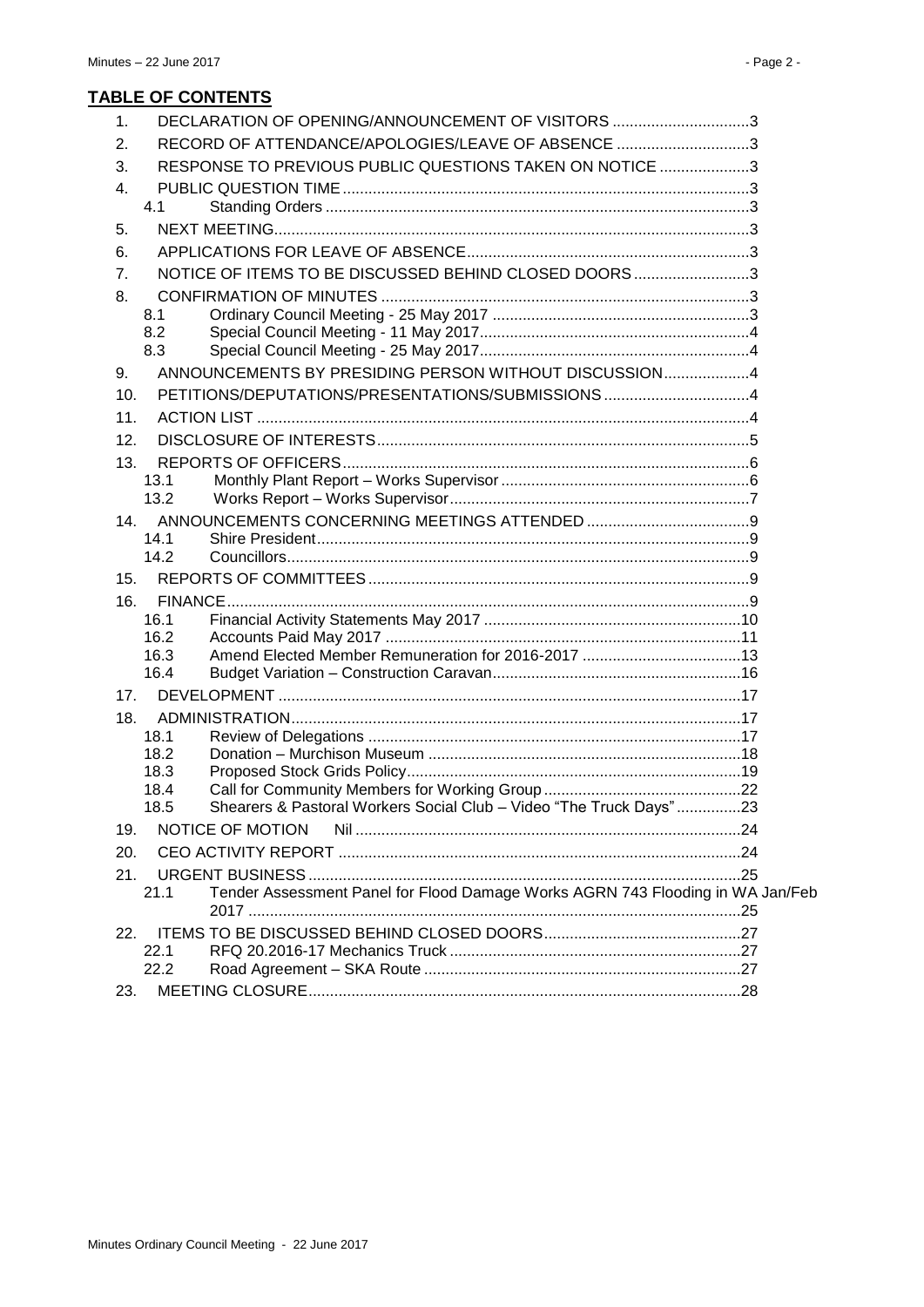<span id="page-2-0"></span>*The President opened the meeting at 10:00 am*

# <span id="page-2-1"></span>**2. RECORD OF ATTENDANCE/APOLOGIES/LEAVE OF ABSENCE**

President Rossco Foulkes-Taylor Deputy President Miles Williams Cr Andrew Whitmarsh Cr Emma Foulkes-Taylor Cr Quinten Fowler

CEO – Dianne Daniels DCEO – Peter Dittrich WS – Brian Wundenberg

Members of the Public: One

## <span id="page-2-2"></span>**3. RESPONSE TO PREVIOUS PUBLIC QUESTIONS TAKEN ON NOTICE** Nil.

# <span id="page-2-3"></span>**4. PUBLIC QUESTION TIME**

<span id="page-2-4"></span>**4.1 Standing Orders**

*Council Decision:* **Moved: Councillor A Whitmarsh Seconded: Councillor M Williams That the following Local Law-Standing Orders 2001 be stood down:** 8.2 Limitation on the number of speeches 8.3 Duration of speeches **Carried: For: 5 Against: 0**

# <span id="page-2-5"></span>**5. NEXT MEETING**

27<sup>th</sup> July 2017

# <span id="page-2-6"></span>**6. APPLICATIONS FOR LEAVE OF ABSENCE**

Nil

# <span id="page-2-7"></span>**7. NOTICE OF ITEMS TO BE DISCUSSED BEHIND CLOSED DOORS**

Discuss two items pursuant to LGA s. 5.23 (2) (c) and (e) – 1. RFQ Mechanics Truck and 2. Road Agreement – SKA Route

# <span id="page-2-8"></span>**8. CONFIRMATION OF MINUTES**

# <span id="page-2-9"></span>**8.1 Ordinary Council Meeting - 25 May 2017**

#### **Background:**

Minutes of the Ordinary Meeting of Council have previously been circulated to all Councillors.

# **Recommendation:**

That the minutes of the Ordinary Council meeting held on 25 May 2017 be confirmed as an accurate record of proceedings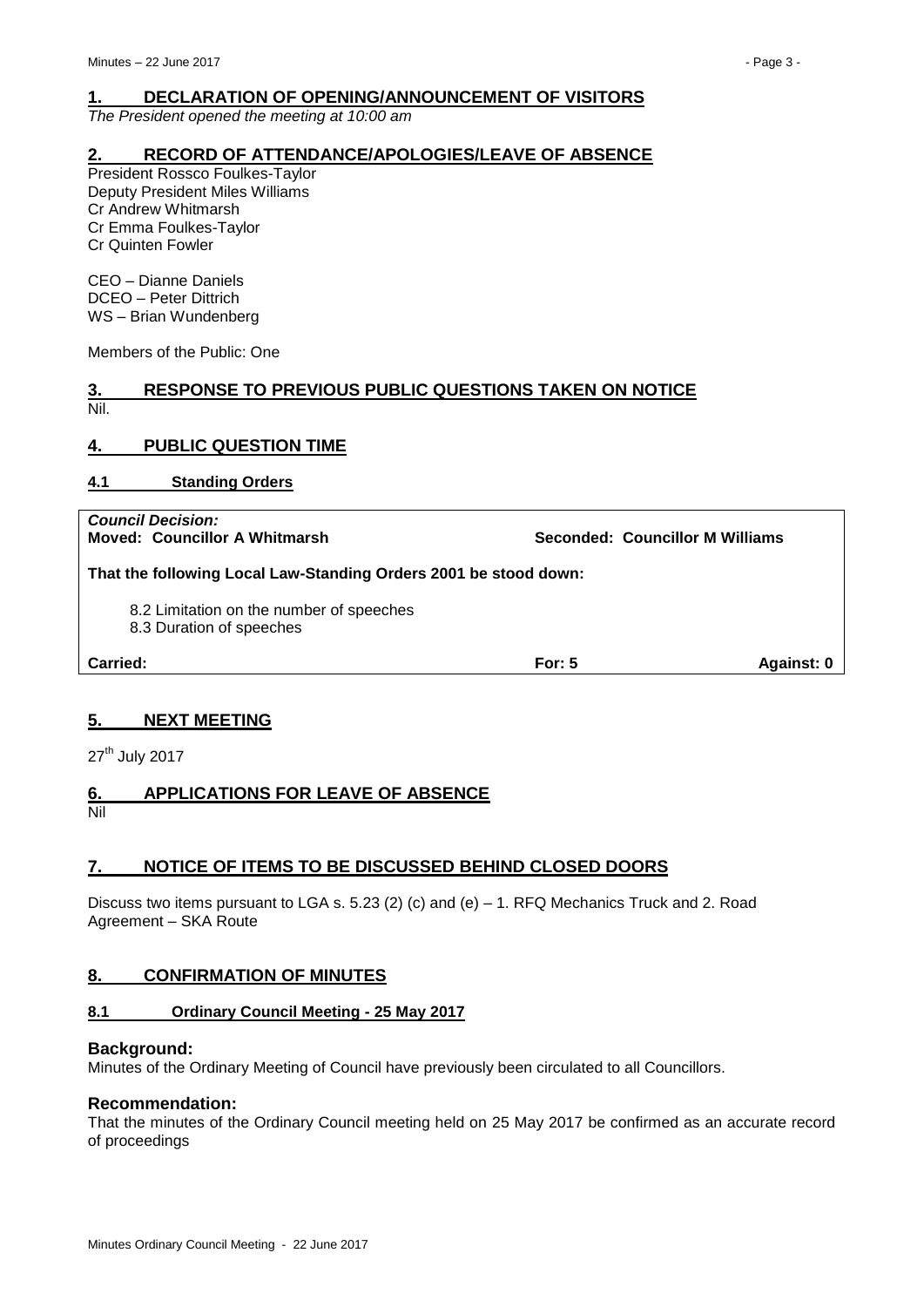#### **Voting Requirements:**

Simple majority

#### *Council Decision:* **Moved: Councillor E Foulkes-Taylor Seconded: Councillor A Whitmarsh**

That the Minutes of the Ordinary Council meeting of 25 May 2017 be confirmed as an accurate record of proceedings.

#### <span id="page-3-0"></span>**8.2 Special Council Meeting - 11 May 2017**

Item withdrawn by CEO as minutes were confirmed at the Ordinary Council Meeting 25 May 2017

#### <span id="page-3-1"></span>**8.3 Special Council Meeting - 25 May 2017**

#### **Background:**

Minutes of the Special Meeting of Council have previously been circulated to all Councillors.

#### **Recommendation:**

That the minutes of the Special Council Meeting held on 25 May 2017 be confirmed as an accurate record of proceedings.

# **Voting Requirements:**

Simple majority

# *Council Decision:*

**Moved: Councillor Q Fowler Seconded: Councillor A Whitmarsh**

That the Minutes of the Special Council Meeting of 25 May 2017 be confirmed as an accurate record of proceedings.

# <span id="page-3-2"></span>**9. ANNOUNCEMENTS BY PRESIDING PERSON WITHOUT DISCUSSION**

Nil

# <span id="page-3-3"></span>**10. PETITIONS/DEPUTATIONS/PRESENTATIONS/SUBMISSIONS**

Nil

# <span id="page-3-4"></span>**11. ACTION LIST**

| <b>No</b> | <b>Item</b>                                | <b>Action</b>                                                                                                                                                                                                                                                                                                                                                   | <b>Status</b>                                                                                                                                                                                                 |
|-----------|--------------------------------------------|-----------------------------------------------------------------------------------------------------------------------------------------------------------------------------------------------------------------------------------------------------------------------------------------------------------------------------------------------------------------|---------------------------------------------------------------------------------------------------------------------------------------------------------------------------------------------------------------|
|           | <b>Community Project</b><br>Officer        | Still sitting on the table.<br>Meeting held 11 <sup>th</sup> March 2016 and<br>recommendations presented to Council at the<br>April OCM - the item was left to lay on the table<br>while Council explored other options.                                                                                                                                        | A Community Project<br>Officer still ranks highly in<br>Social Priorities in the<br>recently adopted Strategic<br>Community Plan.<br>No further action has been<br>taken on this.                             |
| 2         | Cemetery and<br>Remembrance Walk<br>(walk) | Completion of the cemetery and names for the<br>remembrance walk. Community to be contacted to<br>suggest names for inclusion.<br>Community Advisory Group to advise Council on<br>these projects.<br>Invitation sent to CAG to meet on Friday 3 June. A<br>surveyor will be at the Murchison Settlement<br>shortly to survey the tip, so will plan to have the | HTD surveyed the<br>cemetery and some new<br>sites on the 23 <sup>rd</sup> Feb.<br>Rock markers have been<br>placed and gravel entry and<br>footpaths laid - still to be<br>compacted.<br>Footpaths have been |

**Carried For: 5 Against: 0**

**Carried For: 5 Against: 0**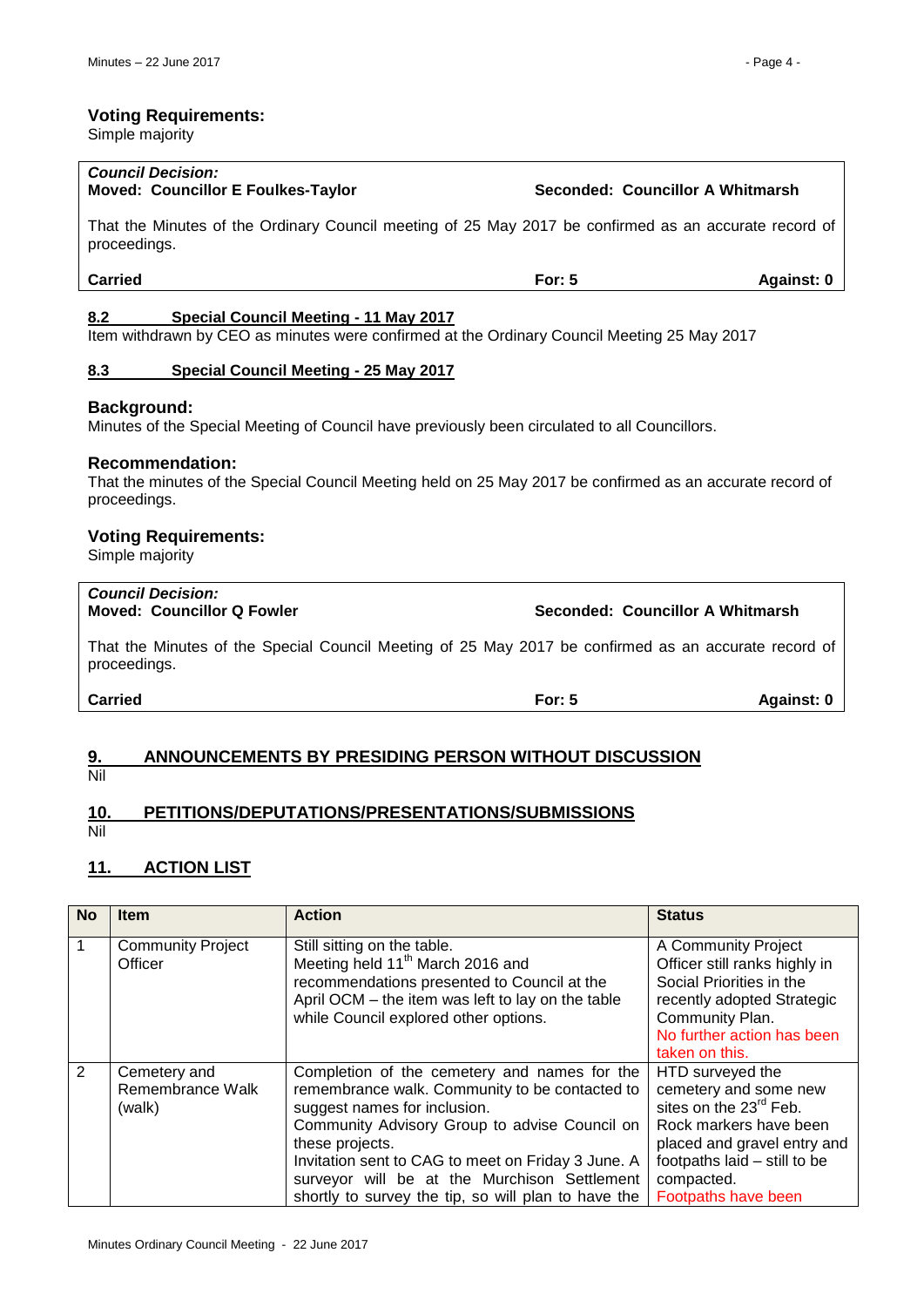|                |                                  | Cemetery done as well.                                                                                                                                                                                                                                                                                                                                                                                                                                                                                                                                                                                                                                                                                                                                                                                                                                                                                                                                    | bordered with white rocks<br>and have been compacted<br>this month.                                                                                                                                                                                                                                                                                                                                                                                                                                                                                                                                        |
|----------------|----------------------------------|-----------------------------------------------------------------------------------------------------------------------------------------------------------------------------------------------------------------------------------------------------------------------------------------------------------------------------------------------------------------------------------------------------------------------------------------------------------------------------------------------------------------------------------------------------------------------------------------------------------------------------------------------------------------------------------------------------------------------------------------------------------------------------------------------------------------------------------------------------------------------------------------------------------------------------------------------------------|------------------------------------------------------------------------------------------------------------------------------------------------------------------------------------------------------------------------------------------------------------------------------------------------------------------------------------------------------------------------------------------------------------------------------------------------------------------------------------------------------------------------------------------------------------------------------------------------------------|
|                |                                  |                                                                                                                                                                                                                                                                                                                                                                                                                                                                                                                                                                                                                                                                                                                                                                                                                                                                                                                                                           | We now need to budget for<br>an honour board out the<br>front and also a rock<br>memorial wall to the left<br>inside of the entry gate,<br>near the native garden.<br>Rock memorial wall to be<br>built out of Muggon slate to<br>match the one built by Errol<br><b>Tilbrook</b>                                                                                                                                                                                                                                                                                                                          |
| $\overline{4}$ | Review of Road<br><b>Network</b> | Council to conduct a whole of shire road review.<br>Establish roads to be closed/position of roads etc.<br>and work with Landgate and surrounding shires.<br>Full road pick-up has been undertaken by<br>Greenfields and has been finalised – this was<br>mainly to establish correct infrastructure values<br>but will form a good basis from which to start. As<br>an adjunct to this, the CEO was hoping to do a<br>review of the Internal Hierarchy for this meeting,<br>but it has turned out to be more complicated than<br>first thought. The status (ie a road defined by<br>description; a dedicated road; a gazetted road; a<br>closed road) of roads no longer maintained needs<br>to be identified before the Shire can progress with<br>this. Undesignated unsurveyed roads were<br>bought up as a discussion point at the May zone<br>meeting. Paul Rosair did a presentation to the<br>March OCM, which was discussed at the April<br>OCM. | Reviewed Road Hierarchy<br>October 2016 as a starting<br>point.<br>We need to follow the<br>following process to close<br>roads:<br>1. Advertise the proposed<br>closure/s<br>in<br>local<br>newspaper;<br>2. Allow<br>35<br>days<br>for<br>submissions;<br>3. Resolve at a meeting<br>following the advertising<br>period to close the roads,<br>after<br>considering<br>objections, if any;<br>4. Submit a formal request<br>to the Minister for Lands;<br>5. If the Minister approves<br>the request, the road<br>unallocated<br>becomes<br>Crown Land.<br>No further action has been<br>taken on this. |

#### **Recommendation:**

That the Action List be accepted.

#### *Discussion:*

*The CEO discussed the survey of plots for the cemetery. Plots are able to be reserved on payment of the required fee. The CEO then discussed the Review of the Road Network, further advice will be sought on the effect of road closures.*

#### **Voting Requirements:**

Simple majority

| <b>Council Decision:</b><br><b>Moved: Councillor M Williams</b> |          | Seconded: Councillor A Whitmarsh |
|-----------------------------------------------------------------|----------|----------------------------------|
| That the Action List be accepted.                               |          |                                  |
| <b>Carried</b>                                                  | For: $5$ | Against: 0                       |

# <span id="page-4-0"></span>**12. DISCLOSURE OF INTERESTS**

Cr E Foulkes-Taylor declared an Impartiality Interest in Item 18.2 as President of the Murchison Museum.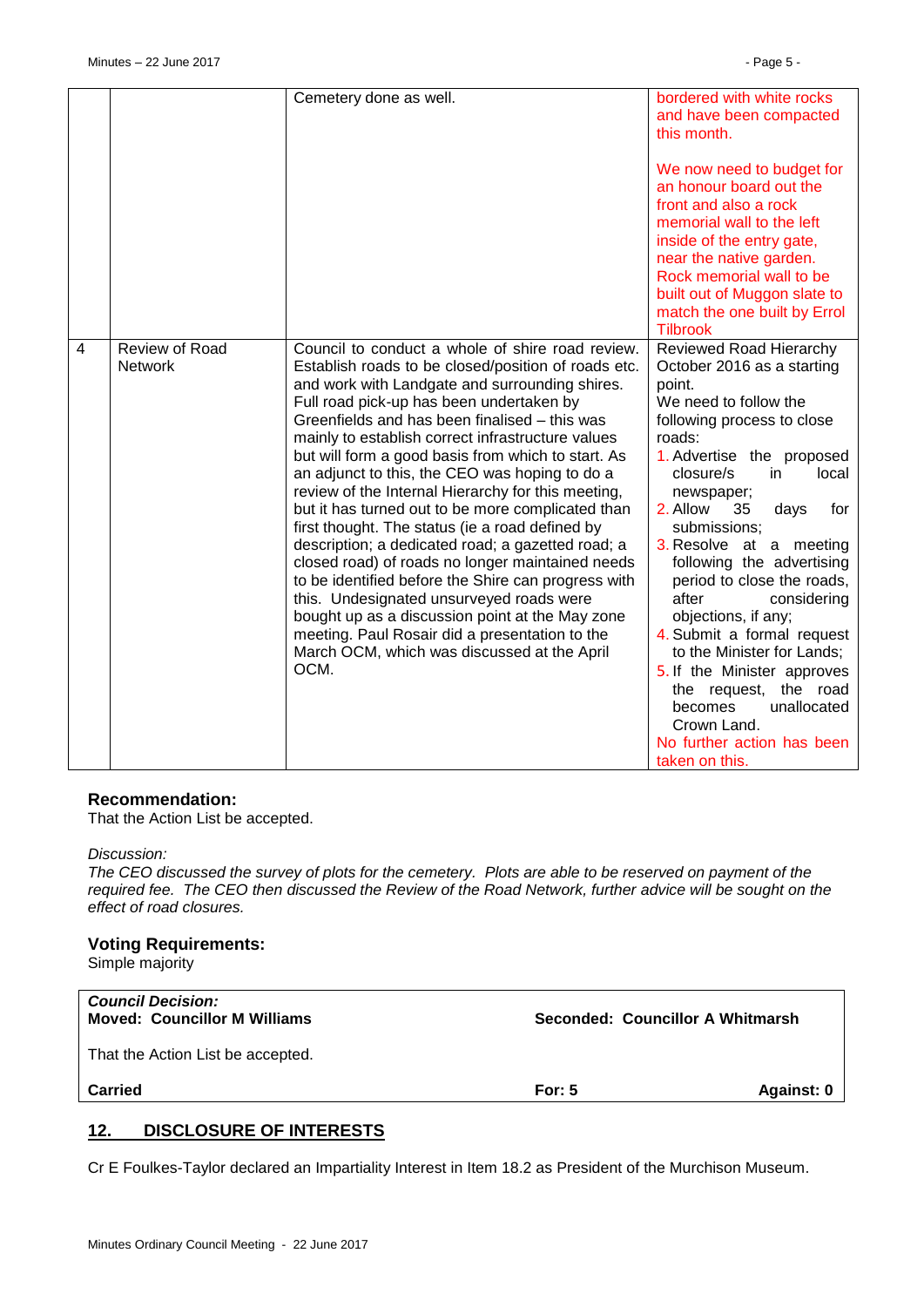# <span id="page-5-0"></span>**13. REPORTS OF OFFICERS**

# <span id="page-5-1"></span>**13.1 Monthly Plant Report – Works Supervisor**

| <b>May 2017</b>                 |      |               | <b>Hours</b> |              |              |              |            | <b>YTD</b>             |             |
|---------------------------------|------|---------------|--------------|--------------|--------------|--------------|------------|------------------------|-------------|
| *<br><b>No Meter</b>            |      |               |              | <b>Start</b> | <b>End</b>   | <b>Total</b> |            | <b>Operating Costs</b> |             |
| <b>Plant Item</b>               | Year | <b>Rego</b>   | 1 July '16   | Hrs/kms      | Hrs/km       | <b>Month</b> | <b>YTD</b> | <b>Plant</b>           | <b>Fuel</b> |
| P.01 JD Grader                  | 2011 | MU1063        | 7762         | 8902         | 9088         | 186          | 1326       | 9798.09                | 24528.22    |
| P.02 Cat Grader 12H             | 2005 | MU 141        | 14167        | 15380        | 15577        | 197          | 1410       | 2411.19                | 20424.75    |
| P15003 JD 6WD Grader            | 2012 | MU121         | 712          | 1507         | 1667         | 160          | 955        | 2296.26                | 17667.78    |
| P.04 New/H Ford Tractor         | 2006 | <b>MU 380</b> | 1912         | 2105         | 2136         | 31           | 224        | 2738.86                | 647.99      |
| P.05 Dolly 1-Red *              | 2001 | MU 2003       | 1972         | 4141         | 7019         | 2878         | 10597      | 5264.30                | n/a         |
| P.07 Nissan UD                  | 2009 | 000 MU        | 202424       | 216219       | 217056       | 837          | 14632      | 4912.96                | 9984.11     |
| P.08 Dolly 2-Black              | 2000 | MU 2009       | 1816         | 13197        | 15805        | 2608         | 13989      | 8727.48                | n/a         |
| P.09 Iveco P/Mover              | 2003 | MU1065        | 315776       | 332330       | 332980       | 650          | 17204      | 4324.41                | 12549.33    |
| P.10 Iveco W/Truck (hrs)        | 2004 | <b>MU00</b>   | 10864        | 11154        | 11302        | 148          | 438        | 4422.07                | 5206.54     |
| P.11 Komatsu Dozer              | 1997 |               | 1481         | 2122         | 2179         | 57           | 698        | 22212.99               | 13325.89    |
| P.13 Tri-Axle L/L Float         | 2008 | MU 663        | 12902        | 26449        | 27374        | 925          | 14472      | 5793.75                | n/a         |
| P.14 No. 2 Float                | 2001 | MU 2004       | 2391         | 10017        | 10017        | $\mathbf 0$  | 7626       | 2252.25                | n/a         |
| P.17 Side Tipper                | 2001 | MU 662        | 970          | 19980        | 22858        | 2878         | 21888      | 6494.69                | n/a         |
| P.18 Side Tipper                | 2001 | MU2010        | 15034        | 4125         | 6998         | 2873         | 6998       | 11047.74               | n/a         |
| P.24 30K W/Tanker Trailer       | 2005 | MU 2024       | 46001        | 3673         | 6021         | 2348         | 8369       | 17792.49               | n/a         |
| P.27 Volvo Loader               | 2006 | <b>MU 65</b>  | 7942         | 8566         | 8673         | 107          | 6021       | 7076.25                | 11151.00    |
| P.28 Isuzu Dmax                 | 2009 | <b>MU 300</b> | 209207       | 221477       | 223096       | 1619         | 13889      | 2316.42                | 2005.73     |
| <b>P.32 Construction Gen</b>    |      |               | 22437        | 25281        | 25281        | 0            | 2844       | 362.06                 | 5226.12     |
| P.33 Maintenance Gen            |      |               | 9098         | 11345        | 11798        | 453          | 2700       | 798.97                 | 4438.16     |
| <b>P.34 Generator Perkins</b>   |      | Mechanic      | 151          | 1359         | 1359         | $\mathbf 0$  | 1208       | 486.25                 | 2622.43     |
| P.35 Generator 1-110kva         | 2011 |               | 24201        | 26460        | 26523        | 63           | 2322       |                        |             |
| P.35 Generator 2-110kva         | 2011 | Replaced      | 16826        | 20262        | 20262        | $\mathbf 0$  | 3436       | 26325.96               | 26325.96    |
| P. 17035 New Generator          | 2016 |               | 0            | 1000         | 1685         | 685          | 1685       |                        |             |
| P.37 Forklift                   |      |               | 12443        | 12592        | 12592        | $\mathbf 0$  | 149        | 729.17                 | 389.00      |
| P.40A Toyota Hilux              | 2014 | 01MU          | 61055        | 94875        | 98938        | 4063         | 37883      | 4659.30                | 5935.00     |
| P.41 Cat 938G Loader            | 2004 | MU 193        | 5315         | 5693         | 5805         | 112          | 490        | 4694.66                | 5071.72     |
| P.43 Bomag Roller               | 2012 | MU1027        | 1496         | 3429         | 3467         | 38           | 1971       | 3251.55                | 5835.09     |
| P.48 Dog Fuel Trailer *         | 1979 | MU 2026       | 0            | 0            | 0            | 0            | 0          | 1891.40                | n/a         |
| P.49 Dog Fuel Trailer *         | 1972 | MU 2005       | 0            | 0            | $\mathbf 0$  | 0            | 0          | 0.00                   | n/a         |
| P.54 Isuzu T/Top                | 2005 | MU 1002       | 171821       | 180797       | 180797       | 0            | 8976       | 717.07                 | 2478.02     |
| P.55 Toyota Prado               | 2012 | MU1011        | 71388        | 95396        | 98917        | 3521         | 27529      | 3714.12                | 3445.75     |
| P.57 Great Wall                 | 2012 | MU 167        | 54225        | 61960        | 62403        | 443          | 8178       | 2636.51                | 1275.57     |
| P.59 45ft Flat Top *            | 1978 | MU2044        | 0            | $\mathbf{0}$ | $\mathbf{0}$ | $\mathbf 0$  | 0          | 4106.27                | n/a         |
| P.60 Mercedes PTV               | 2004 | MU 1009       | 102020       | 103518       | 103589       | 71           | 1569       | 5217.49                | 261.92      |
| P.61 Kenworth P/Mover           | 2004 | <b>MU 000</b> | 76906        | 98408        | 101421       | 3013         | 24515      | 10365.71               | 24292.69    |
| <b>P.63 RAV4 - TRADED 08/16</b> | 2013 | MU 1011       | 35031        | 35800        | 35800        | 0            | 769        | 0.00                   | 67.32       |
| P.64 Isuzu Construction         | 2013 | MU 140        | 95645        | 130483       | 132984       | 2501         | 37339      | 6801.69                | 9840.84     |
| P.65 Generator 9KVA *           | 2013 | H/ Maint      | 5440         | 6391         | 6391         | $\mathbf 0$  | 951        | 365.26                 | 4720.96     |
| P.66 Kubota 6kva Gen            | 2012 | <b>BURNT</b>  | 9948         | 12348        | 12348        | $\mathbf 0$  | 2400       | 1323.90                | 3501.23     |
| P.67 Roadwest S/Tipper          | 2013 | MU2042        | 58719        | 76858        | 79797        | 2939         | 21078      | 6532.29                | n/a         |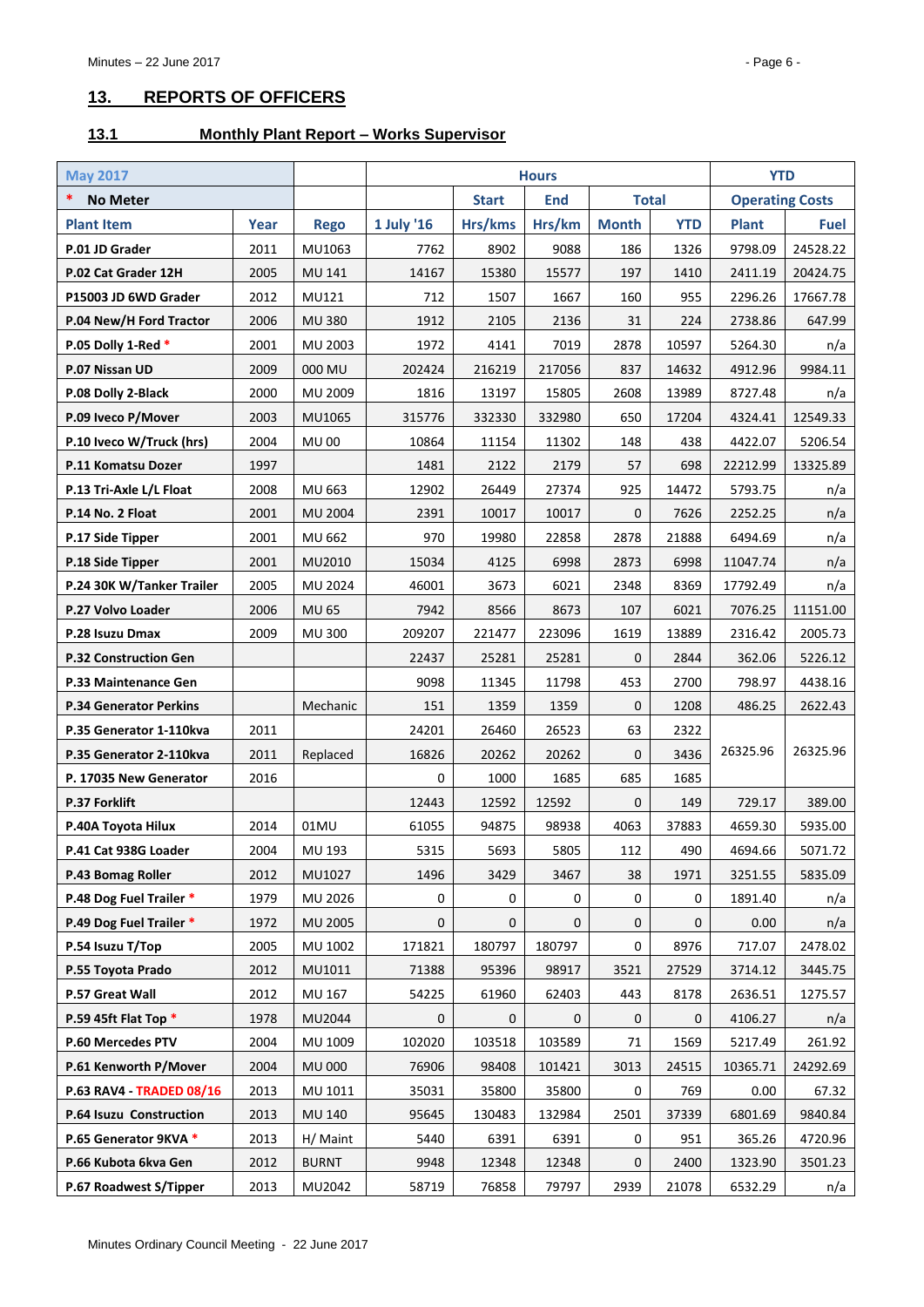| P.68 Bomag Padfoot      | 2013 | MU1071          | 1595  | 1909  | 1974  | 65           | 379      | 2338.41 | 5256.32 |
|-------------------------|------|-----------------|-------|-------|-------|--------------|----------|---------|---------|
| P.72 Isuzu Fire Truck   | 2013 | MU1068          | 1353  | 1861  | 1916  | 55           | 563      | 69.62   | 202.37  |
| P.73 Toyota Fast Attack | 2014 | MU1069          | 8900  | 8900  | 8900  | $\mathbf{0}$ | $\Omega$ | 2196.86 | 77.72   |
| <b>Caravans</b>         |      |                 |       | n/a   | n/a   | n/a          | n/a      | 8827.82 | n/a     |
| P11076 JD Ride on mower |      |                 | 795   | 927   | 933   | 6            | 138      | 2832.61 | 249.82  |
| P15006 Isuzu Maint      | 2015 | MU1018          | 15842 | 41483 | 44325 | 2842         | 28483    | 8685.65 | 6375.94 |
| P16063 Toyota Prado     | 2016 | MU <sub>0</sub> | 0     | 24413 | 26974 | 2561         | 26974    | 6103.78 | 2567.53 |
| P16076 Kuboto Mower     | 2016 |                 |       | 150   | 161   | 11           | 11       | 1650.58 | 730.77  |

#### <span id="page-6-0"></span>**13.2 Works Report – Works Supervisor**

#### **Construction Crew**

The RRG works program of reforming and sheeting approx. 10km of the Carnarvon-Mullewa road approx. 23km north of the settlement is going along fine.

The first 3.5km of this section was re-sheeted with calcrete (also sheeted in 2011 but in heavy rain water still sits on the road at various places). A further two low spots approx. 2km before the storm damage sign has also been re-sheeted with calcrete.

Gravel carting is just about completed with only 700m left to cart by Friday the 16<sup>th</sup> June 2017.

Local contractor Walladar has put in a big effort helping the shire complete these works before the end of the financial year. "Thank you Greydon and your team".

This section of works (RRG program) will be completed by the end of June 2017.

The crew will then move up to the next works program on the Carnarvon-Mullewa Road reforming and gravel sheeting 4.3km.

In this section there is 3.1km of rocky/sandy material, 1km of yellow sand material, 5 floodway's, and one 600mm culvert that needs to have a 1.2m extension on each end to take it out to a 10m running surface. All floodway's will be boxed out and replaced with cement stabilised gravel to a depth of 200mm and out to a width of 10m.

#### **Maintenance Crew**

Since my last report crew have completed a full grade of the Mt Wittenoom road and then started to grade from approx. 5km South of Pia on the Beringarra-Pindar road south to the intersection of McNabb-Twin Peak's road.

Crew will then move camp (presently camped at Murgoo) up to the Boolardy/Kalli intersection. From here they will complete a grade to the section 5km south of Pia on the Beringarra-Pindar road.

On Thursday 15<sup>th</sup> of June crew will move their graders down to the 13km pit on the Carnarvon-Mullewa road and start to grade from the southern boundary to the Ballinyoo Bridge in readiness for the 2017 Polocrosse weekend on the  $8<sup>th</sup>$  and  $9<sup>th</sup>$  of July.

Crew will also do a patch maintenance grade on Butchers Track (just starting to get a bit rough in places and some sections where flood damage occurred) plus a patch grade on the Carnarvon-Mullewa road from approx. 30km north (from the end of the construction crew works) of the settlement to the shire's northern boundary.

With the completion of the Carnarvon-Mullewa road crew will then move onto the Beringarra-Byro road again doing a patch grade (creek crossings and bad washout sections) on their way back to the Boolardy/Kalli area. They will then do a full grade on Boolardy-Kalli and Kalli west road then work their way north on the Beringarra-Pindar road.

#### **Heavy Maintenance**

Local contractor Squires Resources was awarded the Heavy Maintenance works program for this year. This year's works was ear marked to continue on the Beringarra-Pindar road from the boundary grid of Murgoo and Boolardy heading north through the Pia and Boolardy station section. Due to the heavy rains in January and February around the Murgoo woolshed on the Beringarra-Pindar road (this section has washed out 4 times in the last 3 years) and a section on the Mt Wittenoom-Wooleen road around the boundary grid of Wooleen/Pia, the Wooleen/Murgoo section has had to have gravel carted onto the road and spread out by the contractor with only the contour section to be completed with the shire's dozer to go.

#### **Bunding Old Roads**

Bunding of Old Roads this year was awarded to Quadrio Earthmoving from Geraldton. This year's work is in the north of the shire bunding the old Yalbra road that runs through Byro and Innouendy plus part of a very old main road on Innouendy.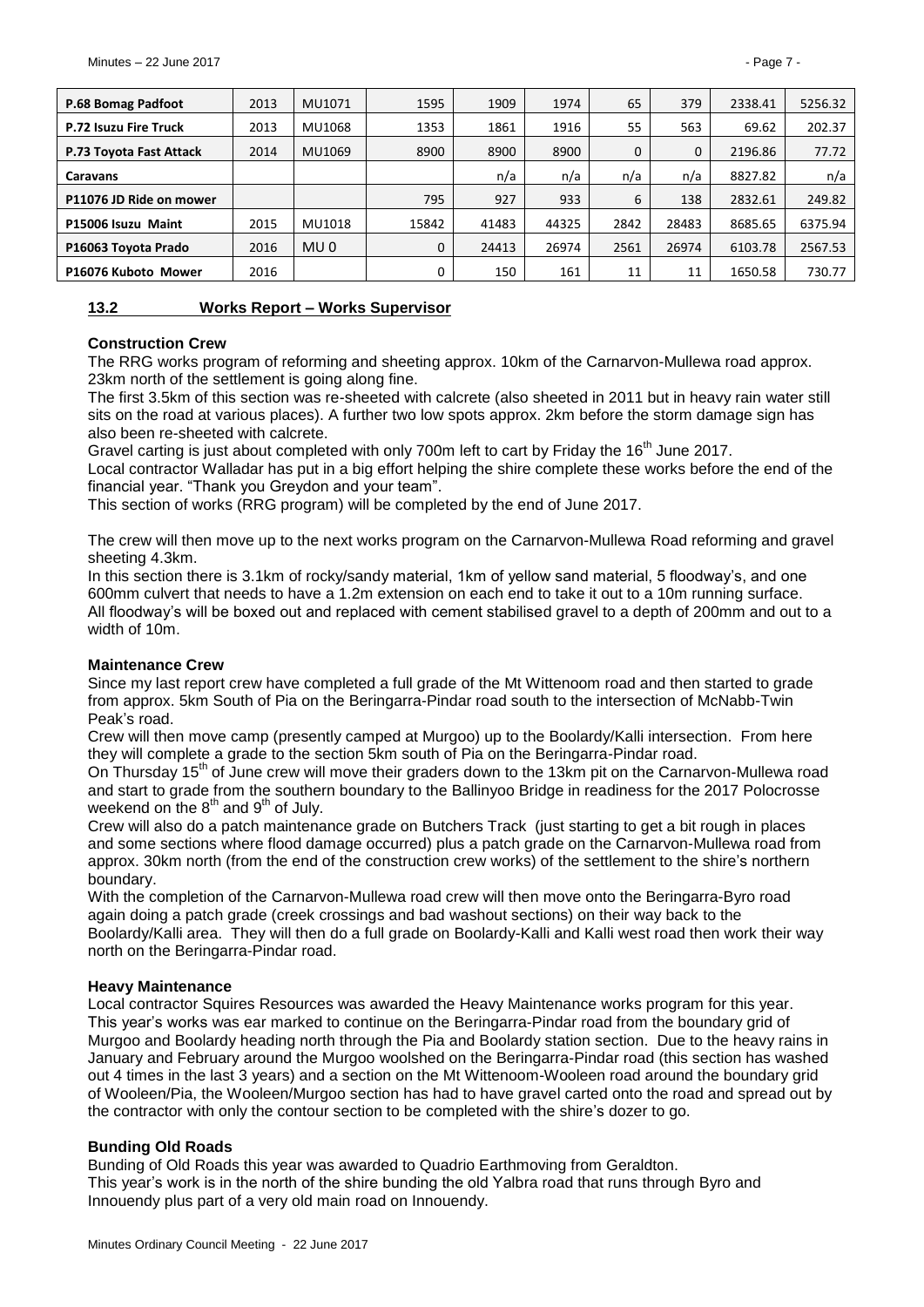These works will finish at the end of June 2017

## **Grids**

Local contractor Yuin Station was awarded the Grid Replacement contract. Works this year consisted of replacing 3 old 12ft narrow grids with new 24ft grids on the Beringarra-Pindar road. Grids replaced this year: 1 just south of Murgoo 1 north of Cockney Bills

1 Boolardy/Murgoo Boundary grid

#### **Staff Leave**

Brian  $-$  26/05/2017 RDO, 15th,  $16th$  June in Perth for my arm Jarrod – 7<sup>th</sup> 8<sup>th</sup> June Ryan - 8<sup>th</sup> June Stuart - 12<sup>th</sup> June

#### **Work Supervisor General**

| 19/05/2017    | 3hrs hired dozer - Construction      |
|---------------|--------------------------------------|
| 20/05/2017    | 3hrs water cart - Heavy Maintenance. |
| 22/05/2017    | 5hrs hired dozer - Construction      |
| 22/05/2017    | 3 hrs - Construction                 |
| 23/05/2017    | 7hrs on grader - Construction        |
| 24/05/2017    | 5hrs on grader - Construction        |
| 25/05/2017    | Council meeting                      |
| 29/05/2017    | 5hrs - Heavy Maintenance             |
| 6,7,8/06/2017 | 16hrs - Bunds                        |
| 12/06/2017    | 6 hrs - Bunds                        |
| 13/06/2017    | 6hrs - Heavy Maintenance             |
|               |                                      |

#### ROADS GRADED MAY - JUNE 2017

| Name                           | Length of Road        | SLK's Graded<br>this month | Heavy<br>Maintenance | Comments                     |
|--------------------------------|-----------------------|----------------------------|----------------------|------------------------------|
| Beringarra-Pindar              | 319.80km              | 100km                      |                      | Some sections cut over twice |
| Erong                          | 63.12km               |                            |                      |                              |
| Beringarra-Byro                | 90.89km               |                            |                      |                              |
| <b>Twin Peaks-Wooleen</b>      | $\overline{47.65}$ km |                            |                      |                              |
| Boolardy/Kalli                 | 57.30km               |                            |                      |                              |
| Byro-Woodleigh                 | 71.00km               |                            |                      |                              |
| New Forrest-Yallalong          | 36.18km               |                            |                      |                              |
| M <sup>c</sup> Nabb-Twin Peaks | $\overline{49.75}$ km |                            |                      |                              |
| <b>Yallalong West</b>          | 34.46km               |                            |                      |                              |
| Mileura-Nookawarra             | 49.08km               |                            |                      |                              |
| Muggon                         | 38.75km               |                            |                      |                              |
| Manfred                        | 34.55km               |                            |                      |                              |
| Beringarra-Mt Gould            | 34.80km               |                            |                      |                              |
| Tardie-Yuin                    | 13.20km               |                            |                      |                              |
| Innouendy                      | 9.30km                |                            |                      |                              |
| <b>Boolardy Homestead</b>      | 2.00km                |                            |                      |                              |
| Yunda Homestead                | 32.80km               |                            |                      |                              |
| Meeberrie-Woolleen             | 25.22km               |                            |                      |                              |
| Mt Wittenoom                   | 37.55km               |                            |                      |                              |
| Woolleen-Mt Wittenoom          | 33.85km               |                            |                      |                              |
| Beringarra Cue                 | 109.82km              |                            |                      |                              |
| <b>Boolardy Wooleen</b>        | 19.08km               |                            |                      |                              |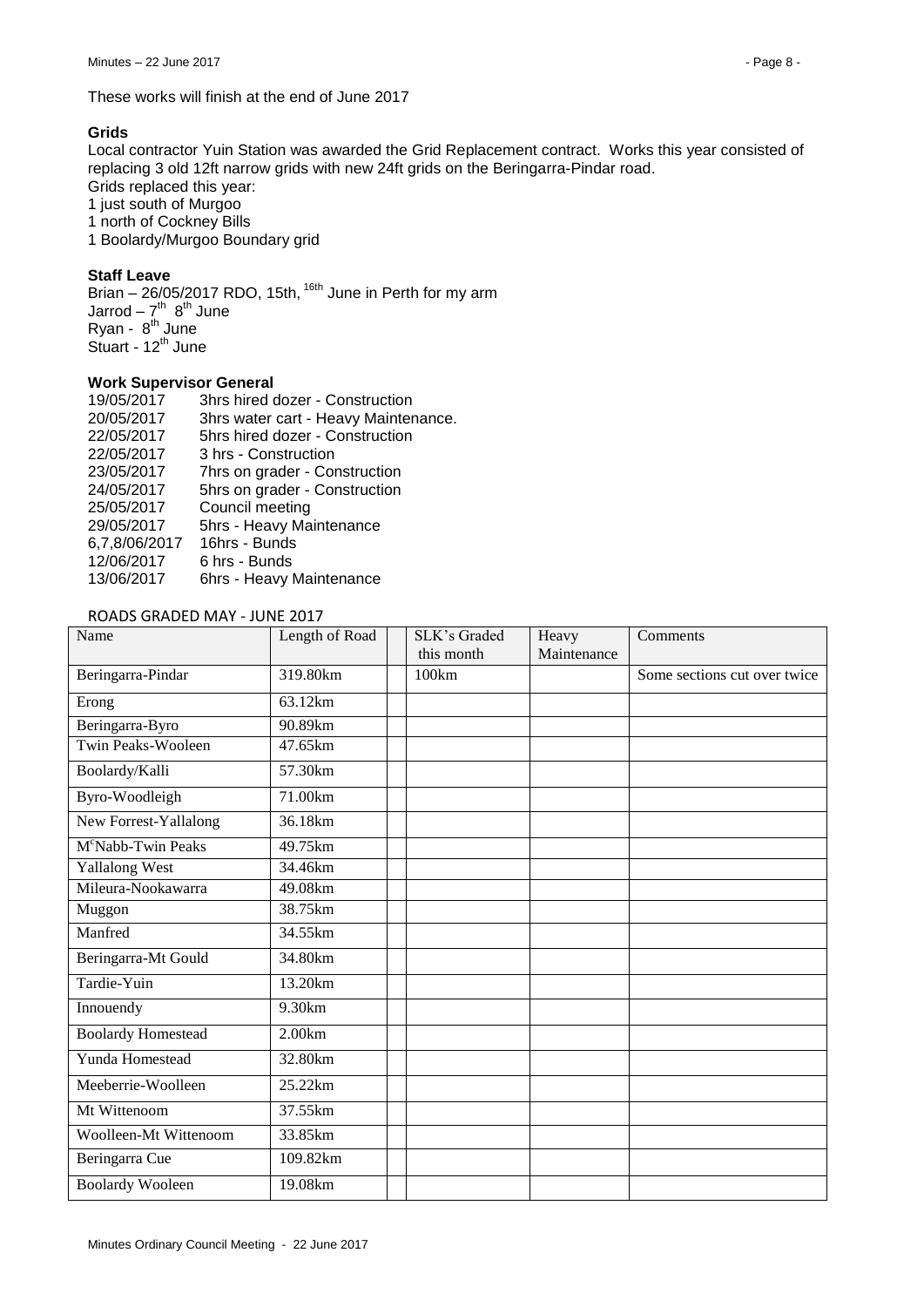| Kalli Cue East              | 21.87km  |  |  |
|-----------------------------|----------|--|--|
| <b>Butchers Track</b>       | 64.54km  |  |  |
| <b>Butchers Muggon</b>      | 23.80km  |  |  |
| <b>Murchison Settlement</b> | 2.00km   |  |  |
| Coolcalalaya Road           | 36km     |  |  |
| Carnarvon Mullewa           | 278.63km |  |  |
| Mt Narryer                  | 3km      |  |  |
| <b>Errabiddy Bluff</b>      | 12km     |  |  |
| Air strip Graded            |          |  |  |

Total this month graded 100km

#### **Recommendation:**

That the Works Supervisor's report be accepted. *Discussion:*

*The Works Supervisor (WS) discussed the Plant report and advised that readings had not been taken for plant items 14, 37, and 54.*

*The WS then discussed the Works Report and advised that the next job would be north of Curbur. The current RRG work should be completed by 30 June 2017.*

*Cr Fowler complimented the standard of the current RRG works.*

*The CEO is to identify the status of Manfred Road and advise if it is in the closed category of the Council's road hierarchy.*

#### **Voting Requirements:**

Simple majority

| <b>Council Decision:</b><br><b>Moved: Councillor M Williams</b> | Seconded: Councillor Q Fowler |            |
|-----------------------------------------------------------------|-------------------------------|------------|
| That the Work's Supervisor's report be accepted.                |                               |            |
| <b>Carried</b>                                                  | For: $5$                      | Against: 0 |

#### <span id="page-8-0"></span>**14. ANNOUNCEMENTS CONCERNING MEETINGS ATTENDED**

#### <span id="page-8-1"></span>**14.1 Shire President**

The President has been in contact with the current DCEO in relation to the recruitment of a new DCEO.

# <span id="page-8-2"></span>**14.2 Councillors**

Nil

#### <span id="page-8-3"></span>**15. REPORTS OF COMMITTEES**

- Nil
- <span id="page-8-4"></span>**16. FINANCE**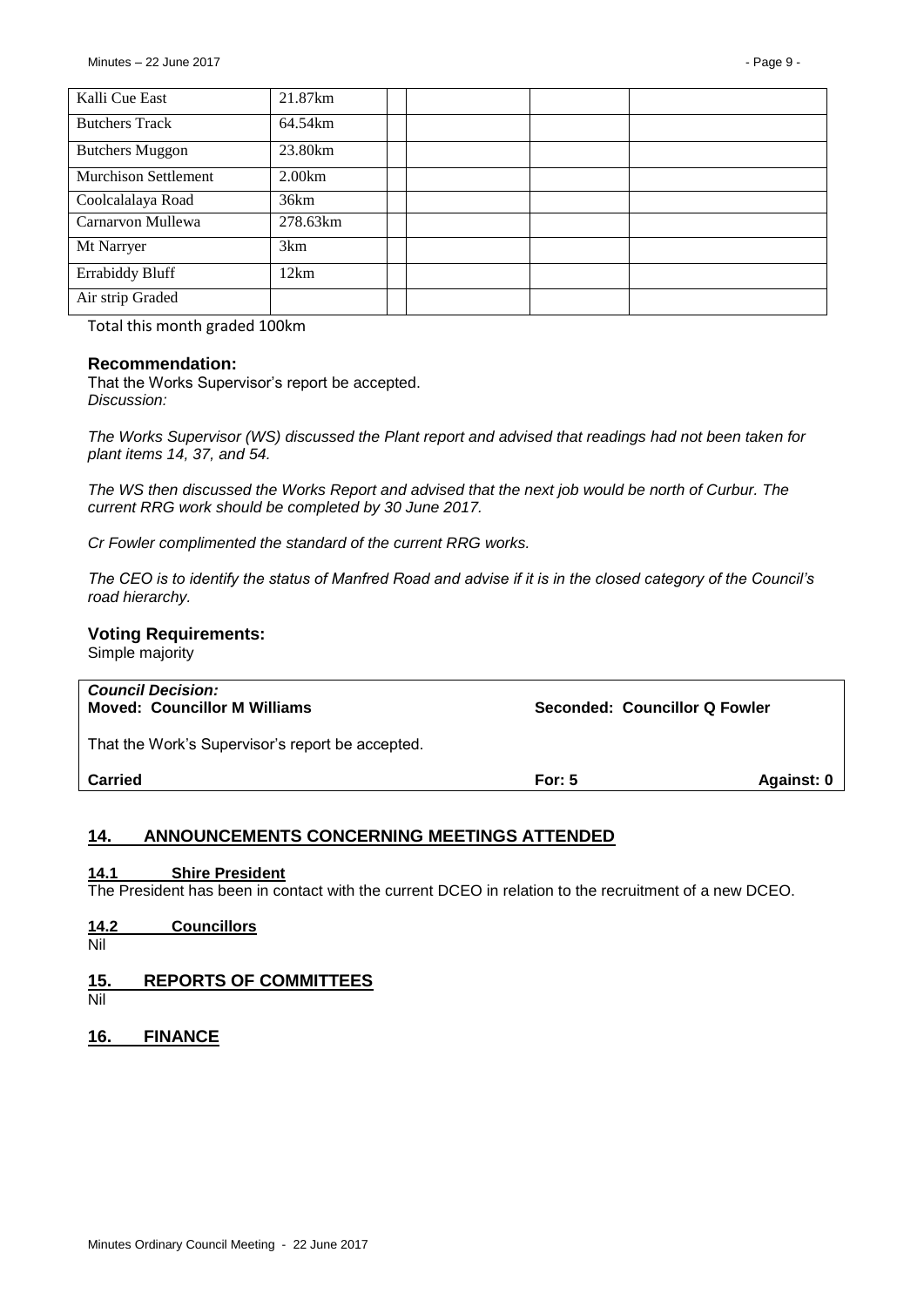#### <span id="page-9-0"></span>**16.1 Financial Activity Statements May 2017**

| File:              |                                                 |
|--------------------|-------------------------------------------------|
| Author:            | Peter Dittrich - Deputy Chief Executive Officer |
| Interest Declared: | No interest to disclose                         |
| Date:              | 13 June 2017                                    |
| Attachments:       | Financial Activity Statements to 31 May 2017    |
|                    | <b>Statement of Financial Position</b>          |
|                    | Operating Statement by Program                  |
|                    | Operating Statement by Nature & Type            |
|                    | <b>Accounts Activity</b>                        |
|                    | <b>General Ledger Trial Balance</b>             |
|                    |                                                 |

#### **Matter for Consideration:**

Council to consider adopting the Monthly Financial Statements for May 2017.

#### **Background:**

The Local Government (Financial Management) Regulations 1996. Regulation 34 requires that local government report on a monthly basis and prescribes what is required to be reported.

#### **Comment:**

The Current Position at 31 May 2017 is a surplus of \$3,524,657.

#### **Variances – YTD Budget to YTD Actual**

Budgeted Closing Funding

| <b>Daugotoa Olosing Fanaling</b><br>Surplus(Deficit) |             | 370,712   |
|------------------------------------------------------|-------------|-----------|
| Less Variance to Opening Surplus                     | (16)        |           |
| Less Operating Revenues down                         | (12, 451)   |           |
| Plus Operating Expenditure down                      | 740,120     |           |
| <b>Plus Operating Activities Excluded</b>            | 8,615       |           |
| Plus Investing Activities down                       | 3,174,789   |           |
| Plus Transfer from reserves up                       | 1,930,842   |           |
| Less Transfer to reserves up                         | (2,687,954) |           |
| <b>Total Variances</b>                               |             | 3,153,945 |
| Actuals Closing surplus (Deficit)                    |             | 3.524.657 |

Refer to May 2017 Financials for explanation of variances.

The following Term Deposits are currently held as at 31 May 2017:

| Beringarra Cue Road Reserve Term Deposit | \$3,732,270.80 @ 1.75% Maturity 18/06/2017 |
|------------------------------------------|--------------------------------------------|
| Crosslands MCF Term Deposit              | \$ 369,998.92 @ 2.00% Maturity 25/08/2017  |
| Ballinyoo Bridge Term Deposit            | \$1,983,215.39 @ 1.50% Maturity 27/06/2017 |

#### **Statutory Environment:**

Local Government Act 1995

Section 6.4–Specifies that a local government is to prepare "such other financial reports" as is prescribed.

Local Government (Financial Management) Regulations 1996 Regulation 34 states:

> (1) A local government is to prepare each month a statement of financial activity reporting on the sources and applications of funds, as set out in the annual budget under regulation 22(1)(d) for that month in the following detail: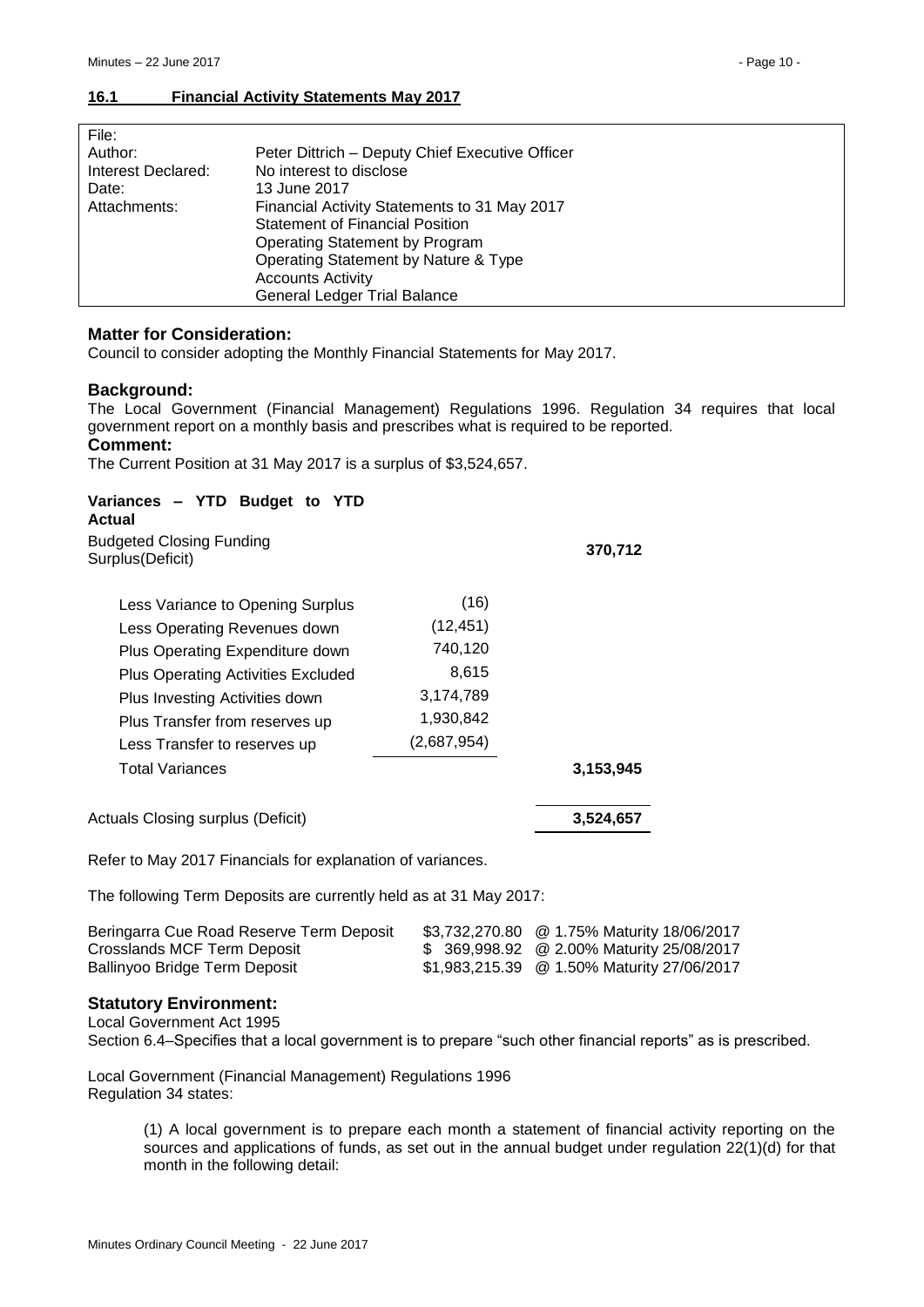(a) Annual budget estimates, taking into account any expenditure incurred for an additional purpose under section 6.8(1) (b) or (c);

(b) Budget estimates to the end of month to which the statement relates;

(c) Actual amounts of expenditure, revenue and income to the end of the month to which the statement relates;

(d) Material variances between the comparable amounts referred to in paragraphs (b) and

(e) The net current assets at the end of the month to which the statement relates.

#### **Strategic Implications:**

Nil.

#### **Policy Implications:**

Nil.

#### **Budget/Financial Implications:**

Reports showing year to date financial performance allow monitoring of actual expenditure, revenue and overall results against budget targets.

#### **Sustainability Implications:**

- **Environmental:**
	- There are no known significant environmental considerations
- **Economic:**
	- There are no known significant economic considerations
- **Social:** There are no known significant considerations

#### **Consultation:**

Moore Stephens

#### **Recommendation:**

That Council adopt the financial statements for the period ending 31 May 2017 as attached.

#### *Discussion:*

*The DCEO discussed the current financial position and highlighted the reasons for the current surplus arising from capital works not yet completed. The DCEO advised that the Federal Assistance Grants had been paid early and the impact of the early receipt of these funds would be disclosed in the annual report.*

#### **Voting Requirements:**

Simple majority.

| <b>Council Decision:</b><br><b>Moved: Councillor A Whitmarsh</b>                           | Seconded: Q Fowler |            |
|--------------------------------------------------------------------------------------------|--------------------|------------|
| That Council adopt the financial statements for the period ending 31 May 2017 as attached. |                    |            |
| <b>Carried</b>                                                                             | For: $5$           | Against: 0 |

#### <span id="page-10-0"></span>**16.2 Accounts Paid May 2017**

| File:              | 4.37.1                                          |
|--------------------|-------------------------------------------------|
| Author:            | Peter Dittrich - Deputy Chief Executive Officer |
| Interest Declared: | No interest to disclose                         |
| Date:              | $13th$ June 2017                                |
| Attachments:       | EFT & Cheque Details for May 2017               |

#### **Matter for Consideration:**

Endorsement of accounts paid during the month of May 2017.

#### **Background:**

If the local government has delegated to the CEO the exercise of its power to make payments from the municipal fund or the trust fund, then the CEO is to prepare a list of accounts paid by the CEO during the month to present to Council.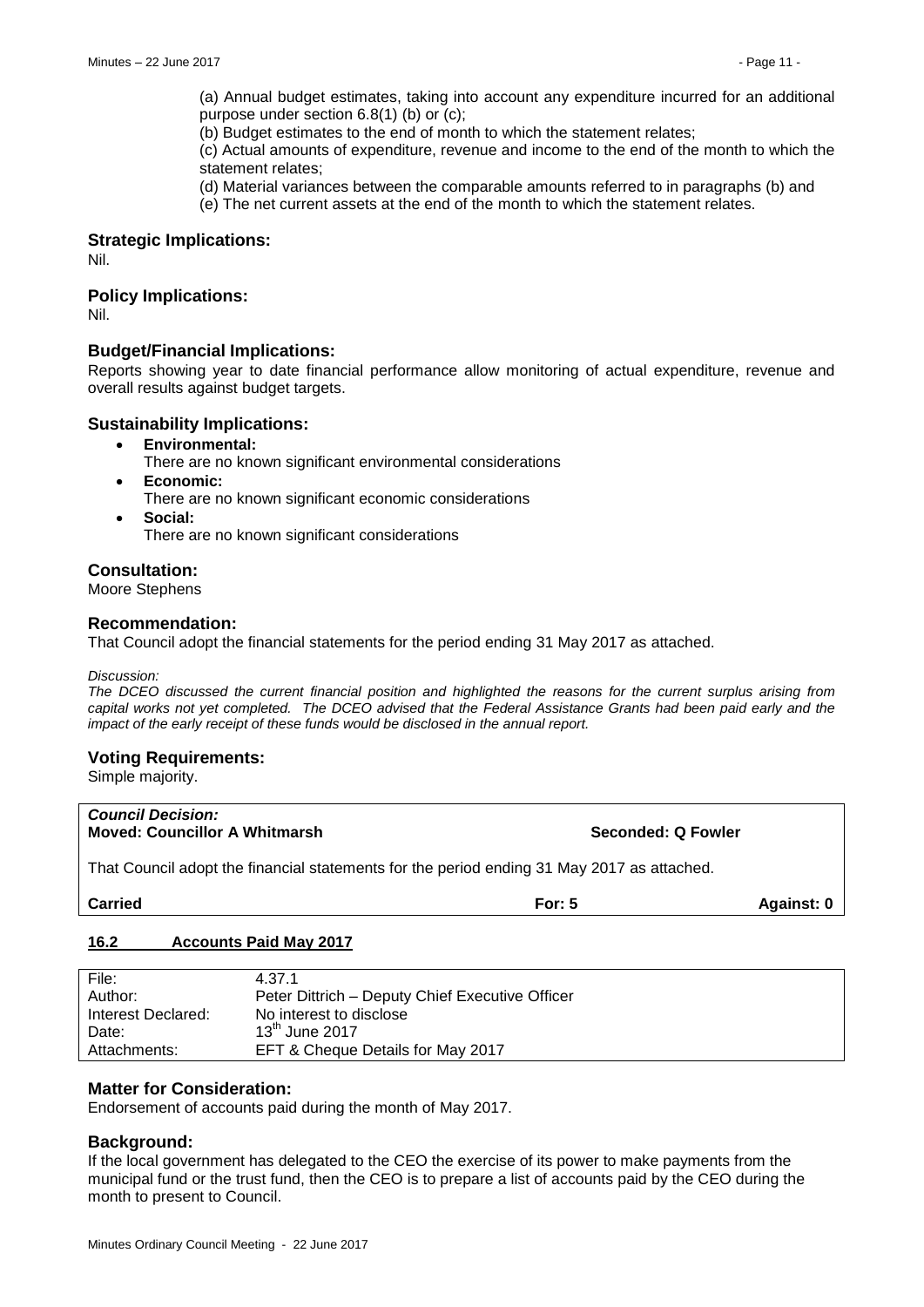Payments made during the month of May 2017 are attached.

# **Statutory Environment:**

Local Government (Financial Management) Regulations 1996 Regulation 13 states:

(1) If the local government has delegated to the CEO the exercise of its power to make payments from the municipal fund or the trust fund, a list of accounts paid by the CEO is to be prepared each month showing for each account paid since the last such list was prepared —

- (a) the payee's name; and
- (b) the amount of the payment; and
- (c) the date of the payment; and
- (d) sufficient information to identify the transaction.

(2) A list of accounts for approval to be paid is to be prepared each month showing —

(a) for each account which requires council authorisation in that month —

- (i) the payee's name; and
- (ii) the amount of the payment; and
- (iii) sufficient information to identify the transaction; and

(b) the date of the meeting of the council to which the list is to be presented

(3) A list prepared under sub regulation (1) or (2) is to be —

(a) presented to the council at the next ordinary meeting of the council after the list is prepared; and

(b) recorded in the minutes of that meeting.

# **Strategic Implications:**

None

**Policy Implications:**

None

# **Budget/Financial Implications:**

Payment from the Municipal, Trust and Reserve Bank Accounts.

# **Sustainability Implications:**

- **Environmental:**
	- There are no known significant environmental considerations
- **Economic:**
	- There are no known significant economic considerations
- **Social:** There are no known significant considerations

# **Consultation:**

Moore Stephens

#### **Recommendation:**

That the accounts as per the attached Schedule presented to this meeting totalling \$1,346,851.61 which includes \$1,053,722.00 of intra account transfers for the month of May 2017, be endorsed by Council.

# **Voting Requirements:**

Simple majority

#### *Council Decision:* **Moved: Councillor E Foulkes-Taylor Seconded: Councillor A Whitmarsh**

That the accounts as per the attached Schedule presented to this meeting totalling \$1,346,851.61 which includes \$1,053,722.00 of intra account transfers for the month of May 2017, be endorsed by Council.

| Carrie |
|--------|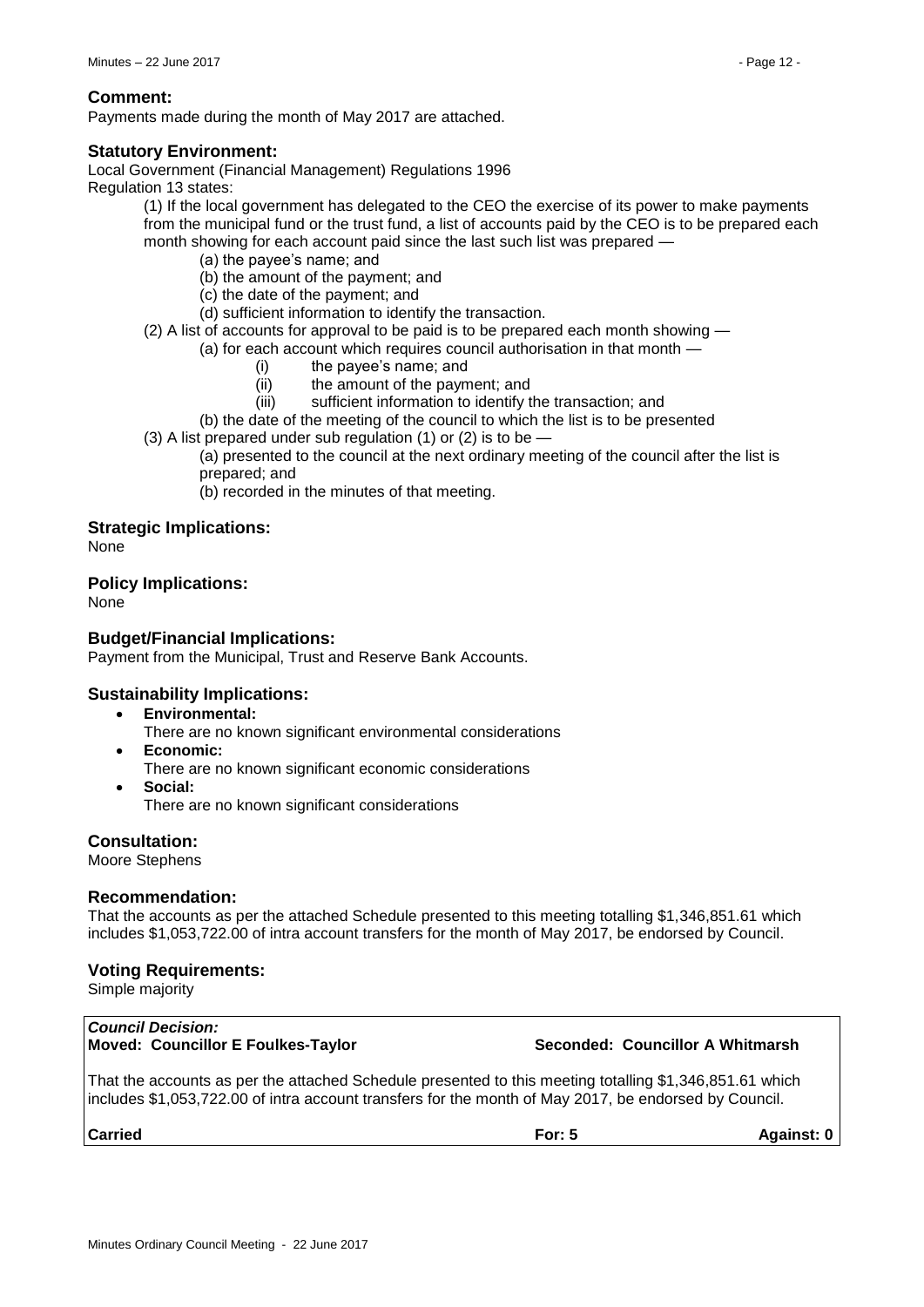#### <span id="page-12-0"></span>**16.3 Amend Elected Member Remuneration for 2016-2017**

| File:              | 4.3                                                              |
|--------------------|------------------------------------------------------------------|
| Author:            | Dianne Daniels - Chief Executive Officer                         |
| Interest Declared: | No interest to disclose                                          |
| Date:              | 14 June 2017                                                     |
| Attachments:       | <b>SAT Determination April 2016</b>                              |
|                    | Local Government Officers (WA) Interim Award 2011 (Extract only) |

# **Matter for Consideration:**

Council to consider:

- 1. Rescinding the decision made at the May 2016 OCM in regard to Elected Member Remuneration for 2016-2017; and
- 2. Adopting the amended version of Elected Members Remuneration for 2016-17, as shown in the 'Recommendation'.

#### **Background:**

At the May 2016 OCM, Council made the following decision:

*Council Decision:*

#### **Seconded: Councillor Broad**

That the Council adopt Elected Members Remuneration for the 2016-17 Financial Year as detailed below:

|                                                                                                | 2016-17                  |                              |
|------------------------------------------------------------------------------------------------|--------------------------|------------------------------|
|                                                                                                | Range                    | Adopted                      |
| <b>Annual Attendance Fees for</b><br><b>Attending Council and</b><br><b>Committee Meetings</b> | \$                       | \$                           |
| Councillor                                                                                     | $3,553 - 9,410$          | 4,100 plus                   |
| Councillor Attendance Fee<br>Loading                                                           |                          | 0.96 per km travelled        |
| President                                                                                      | $3,553 - 9,410$          | 6,990 plus                   |
| Presidents attendance Fee<br>Loading                                                           |                          | 0.96 per kilometre travelled |
| <b>Annual Local Government</b><br><b>Allowances</b>                                            | \$                       | \$                           |
| President                                                                                      | 508 - 19,864             | 6,990                        |
| Deputy President                                                                               | 25%                      | 1,750                        |
| Other Fees - Elected<br><b>Members</b>                                                         |                          |                              |
| Telecommunications<br>Allowance                                                                | 500 - 3,500              | 1,165                        |
| <b>Travel Allowance</b>                                                                        | 99.01/95.54/93.97 per km | 99.01/95.54/93.97 per km     |

Following that decision, allowance was made in the 2016-17 Budget for Elected Members Remuneration as follows:

| 04100 Members travelling Expenses paid<br>04103 Presidents Allowance Paid<br>04107 Deputy Presidents Allowance Paid<br>04108 Members Communication | \$35,000<br>\$7,000<br>\$1,748<br>\$7,000 |
|----------------------------------------------------------------------------------------------------------------------------------------------------|-------------------------------------------|
| 04109 Members Sitting Fees Paid                                                                                                                    | \$65,000                                  |
|                                                                                                                                                    |                                           |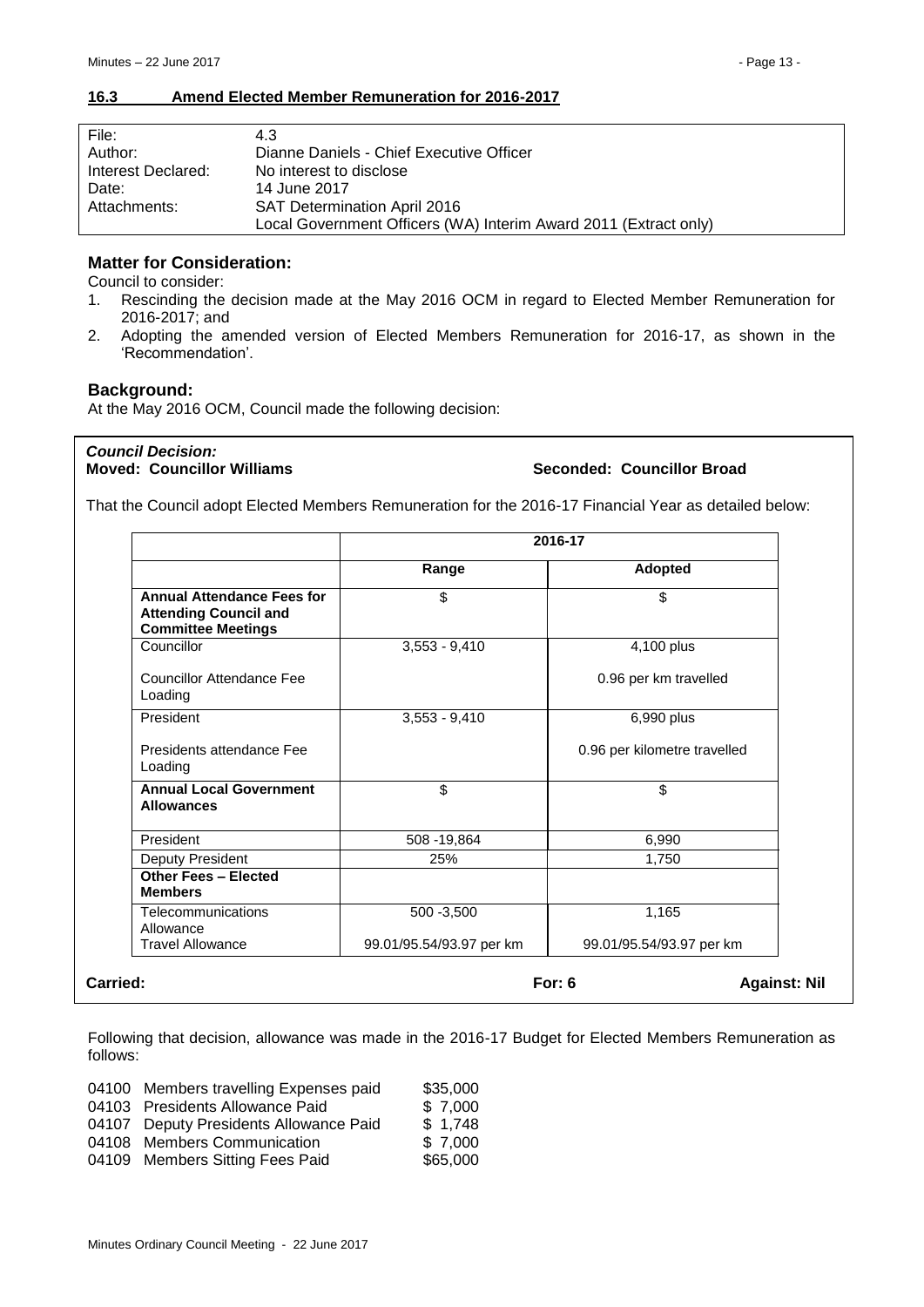#### **Comment:**

It was recently brought to my attention that my interpretation of LGA s 5.99 (b) (see below in Statutory Environment), which saw a loading added to the member Attendance Fee to arrive at 'a fee within the range for annual fees', may have been misguided.

In order to confirm this one way or another, advice was sought from WALGA and then followed up with legal advice, which established that once Council has set 'a fee within the range for annual fees' for attending meetings, that fee applies to all members, irrespective of how much time and effort individual members put into attending such meetings – there is no provision in the LGA to set different fees for individual council members to compensate them for this.

In order to rectify this situation prior to the end of the financial year, I suggest that the Councillor and President Attendance Fee be amended as shown in the 'Recommendation' below (highlighted in yellow). There will be no change to the President's and Deputy President's Allowance or to the Telecommunications or Travel Allowance.

It also needs to be noted that the range for Annual Attendance Fees for the President is \$3,553 - \$19,341 not \$3,553 to \$9,410 as stated in the adopted version of the table.

If Council decide to rescind the original EM Remuneration and adopt the amended version, then the required reconciling adjustments will be made to the March Quarter payments, which have been held back while the issue was investigated.

#### **Statutory Environment:**

Local Government Act 1995: s5.98 to 5.99A

#### **5.99. Annual fee for council members in lieu of fees for attending meetings**

A local government may decide\* that instead of paying council members a fee referred to in section 5.98(1), it will instead pay all council members who attend council or committee meetings -

- (a) the annual fee determined by the Salaries and Allowances Tribunal under the Salaries and Allowances Act 1975 section 7B; or
- (b) where the local government has set a fee within the range for annual fees determined by that Tribunal under that section, that fee.

#### **Sustainability Implications**

- **Environmental**
	- There are no known significant environmental implications associated with this decision
- **Economic**
	- There are no known significant economic implications associated with this decision
- **Social**
	- There are no known significant social considerations associated with this decision

#### **Strategic Implications:**

Nil.

#### **Policy Implications:**

Nil.

#### **Budget implications**

Provision has been made in the 2016/17 budget to cover Members Remuneration. The Members Sitting Fees Paid budget will need to be increased slightly, but there is enough underspend within the sub-accounts in Governance – Members of Council to cover the increase.

#### **Consultation:**

WALGA Civic Legal

#### **Recommendation;**

That Council:

- 1. Rescind the decision made at the May 2016 OCM in regard to Elected Member Remuneration for 2016- 2017; and
- 2. Adopt the amended version of Elected Members Remuneration for 2016-17 as shown in the table below: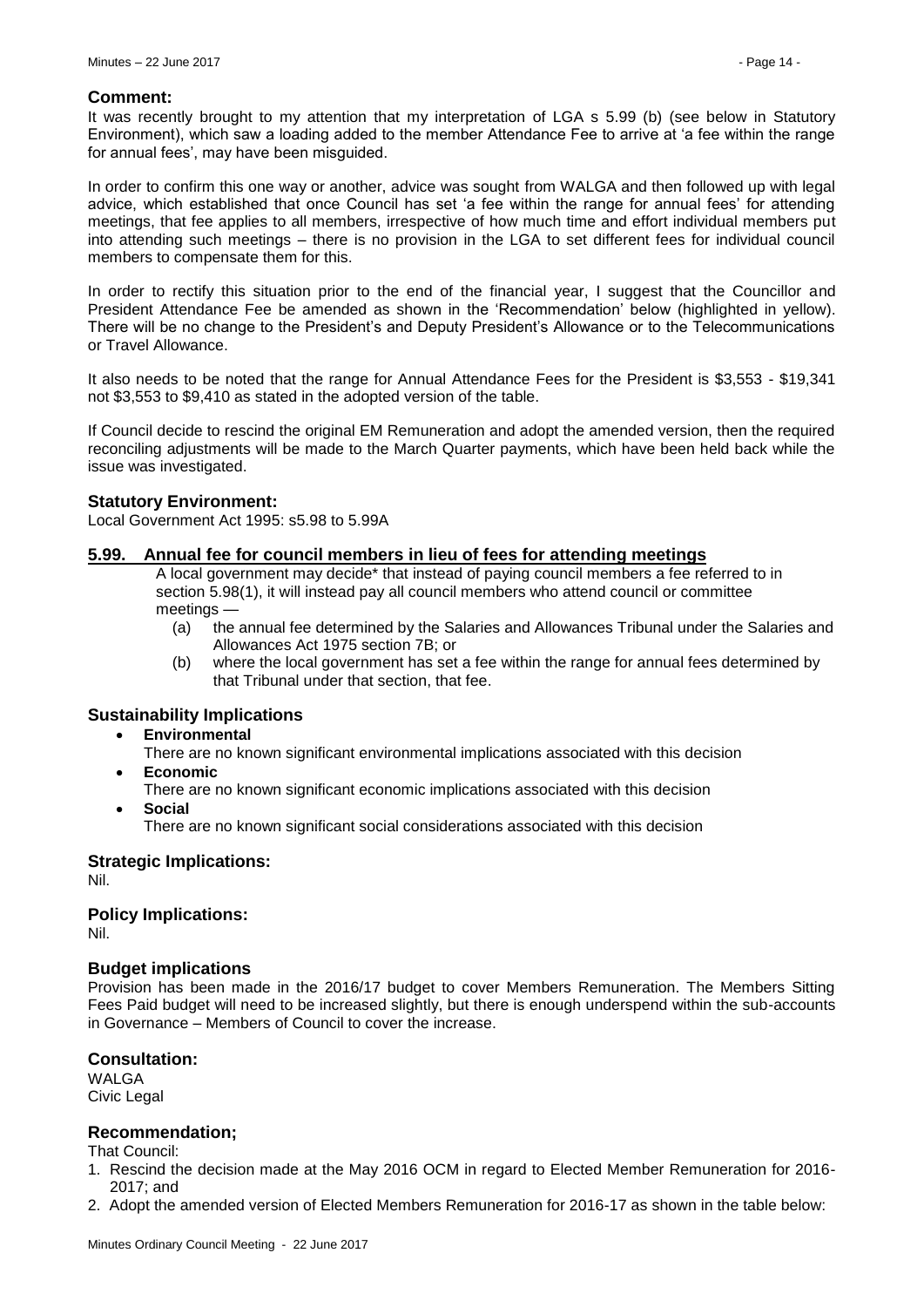#### **ELECTED MEMBERS REMUNERATION**

|                                                                                                | 2016-17                  |                          |
|------------------------------------------------------------------------------------------------|--------------------------|--------------------------|
|                                                                                                | Range                    | <b>Proposed</b>          |
| <b>Annual Attendance Fees for</b><br><b>Attending Council and</b><br><b>Committee Meetings</b> | \$                       | \$                       |
| Councillor                                                                                     | $3,553 - 9,410$          | 9,200                    |
| President                                                                                      | $3,553 - 19,341$         | 12,090                   |
| <b>Annual Local Government</b><br><b>Allowances</b>                                            | \$                       | \$                       |
| President                                                                                      | 508 - 19,864             | 6,990                    |
| Deputy President                                                                               | 25%                      | 1,750                    |
| <b>Other Fees - Elected</b><br><b>Members</b>                                                  |                          |                          |
| Telecommunications<br>Allowance                                                                | 500 - 3,500              | 1,165                    |
| <b>Travel Allowance</b>                                                                        | 99.01/95.54/93.97 per km | 99.01/95.54/93.97 per km |

#### *Discussion:*

*Cr M Williams discussed whether an annual fee was paid or a meeting attendance fee. The CEO advised that it was an annual fee.*

#### **Voting Requirements:**

Absolute majority

# *Council Decision:*

**Seconded: Councilor E Foulkes-Taylor** 

That council:

- 1. Rescind the decision made at the May 2016 OCM in regard to Elected Member Remuneration for 2016- 2017; and
- 2. Adopt the amended version of Elected Members Remuneration for 2016-17 as shown in the table below:

## **ELECTED MEMBERS REMUNERATION**

|                                                                                                | 2016-17                  |                          |
|------------------------------------------------------------------------------------------------|--------------------------|--------------------------|
|                                                                                                | Range                    | <b>Proposed</b>          |
| <b>Annual Attendance Fees for</b><br><b>Attending Council and</b><br><b>Committee Meetings</b> | \$                       | \$                       |
| Councillor                                                                                     | $3,553 - 9,410$          | 9,200                    |
| President                                                                                      | $3,553 - 19,341$         | 12,090                   |
| <b>Annual Local Government</b><br><b>Allowances</b>                                            | \$                       | \$                       |
| President                                                                                      | 508 - 19,864             | 6,990                    |
| Deputy President                                                                               | 25%                      | 1,750                    |
| <b>Other Fees - Elected</b><br><b>Members</b>                                                  |                          |                          |
| Telecommunications<br>Allowance                                                                | 500 - 3,500              | 1,165                    |
| <b>Travel Allowance</b>                                                                        | 99.01/95.54/93.97 per km | 99.01/95.54/93.97 per km |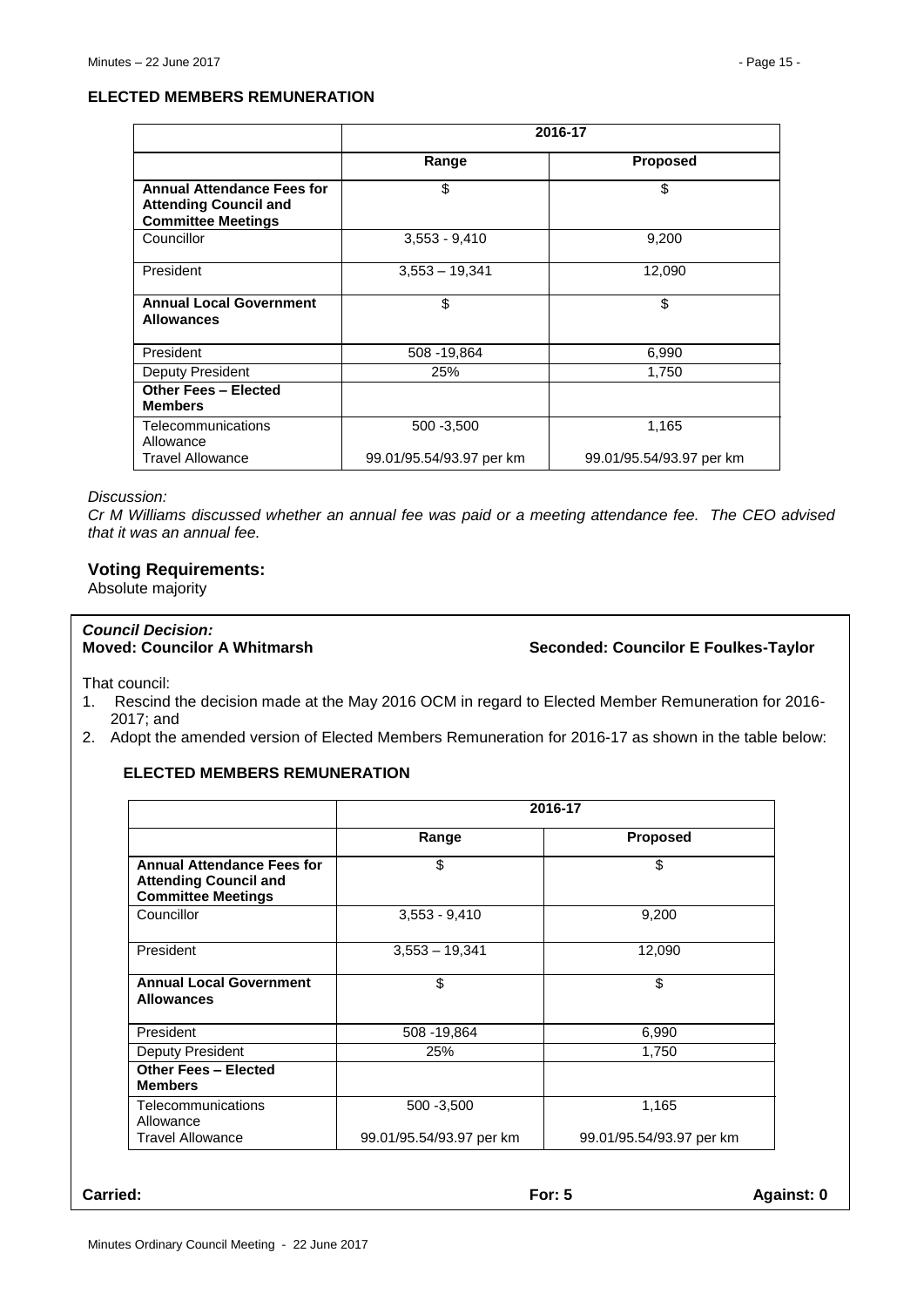#### <span id="page-15-0"></span>**16.4 Budget Variation – Construction Caravan**

| File:              | 2.9                                             |
|--------------------|-------------------------------------------------|
| Author:            | Peter Dittrich - Deputy Chief Executive Officer |
| Interest Declared: | No interest to disclose                         |
| Date:              | $13th$ June 2017                                |
| Attachments:       | Nil                                             |
|                    |                                                 |

#### **Matter for Consideration:**

Council to consider the transfer of budgeted funds from Job C14114 Cap-Ex - Construction as per agreed work programme - all Year to account 1123020 Cap-Ex - Purchase Major Plant & Equipment - Road Plant Purchases GEN.

#### **Background:**

The Shire has reviewed is staffing structure. Two positions that had previously been contracted have been added to the works crew. The two positions are required for the continued safe and effective operation of the construction crew. To accommodate the crew members the construction crew will require one additional construction caravan.

#### **Comment:**

The Works Supervisor has researched the market and has been unable to identify a suitable second hand caravan. The estimated cost of a new caravan is \$90,000.

At the Special Council Meeting of 11 May 2017 Council resolved to swap the 2016-17 and 2017-18 Regional Road Group funded works. The additional funding received has been applied to the payment of contractors and the operation of the shire's construction crew.

As at the end of May 2017 the Job C14114 Construction as per Agreed Works Program was underspent by \$166,195. These funds are able to be applied to the purchase of a new construction caravan.

Should the reallocated funds not be expended by the end of the financial year, the purchase of the caravan will be form part of the 2017-18 Budget as a carried forward item.

#### **Statutory Environment:**

Local Government Act 1995

6.8. Expenditure from municipal fund not included in annual budget

(1) A local government is not to incur expenditure from its municipal fund for an additional purpose except where the

expenditure —

(a) is incurred in a financial year before the adoption of the annual budget by the local government; or

(b) is authorised in advance by resolution\*; or

(c) is authorised in advance by the mayor or president in an emergency.

*\* Absolute majority required.*

#### **Sustainability Implications:**

- **Environmental**
	- There are no known significant environmental implications associated with this decision
- **Economic**

There are no known significant economic implications associated with this decision

- **Social**
	- There are no known significant social considerations associated with this decision

#### **Strategic Implications:**

Nil

#### **Policy Implications:**

Nil

#### **Financial Implications:**

A budget amendment is a reallocation of funds that would allow the purchase of a new item of plant.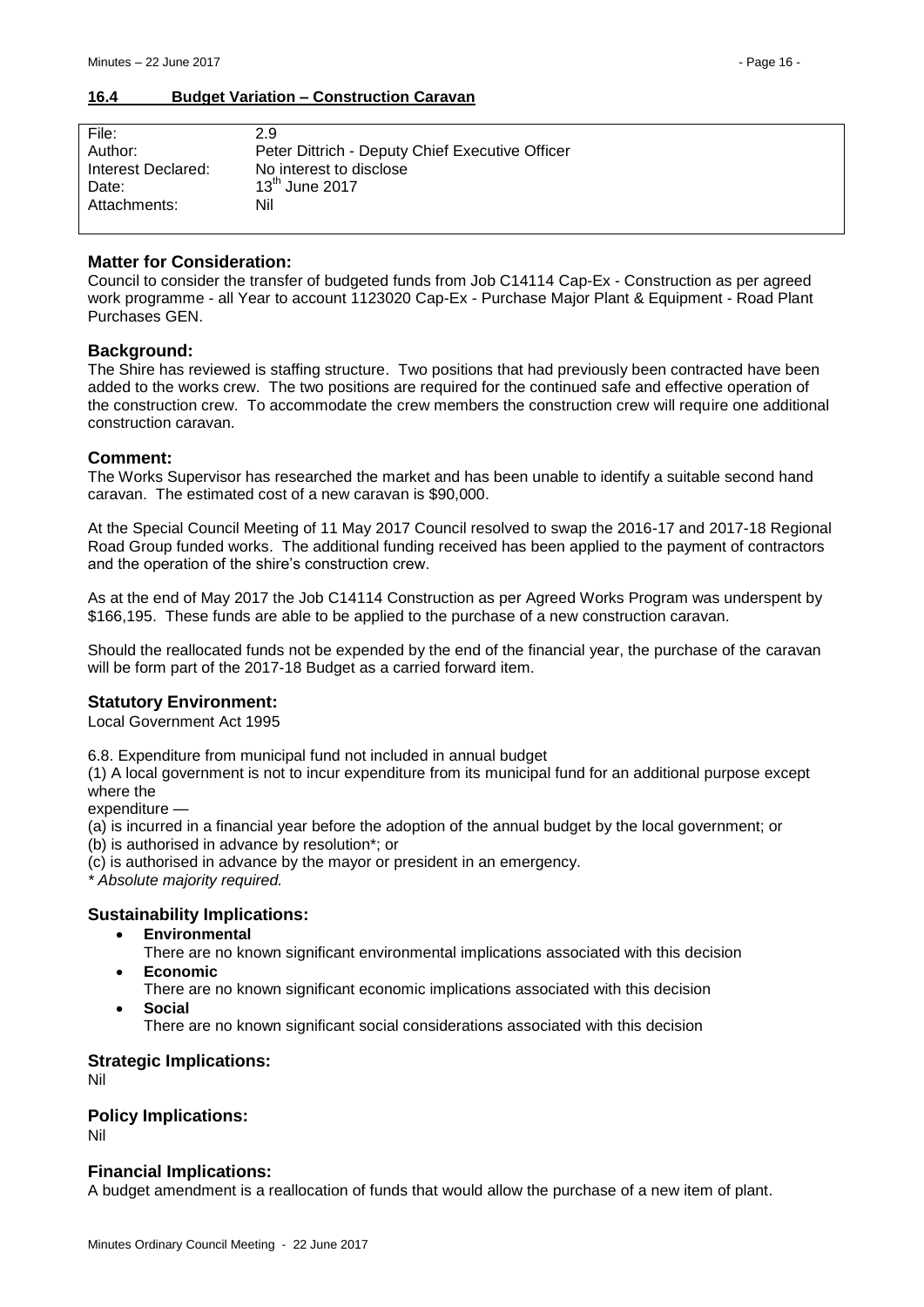Nil

#### **Recommendation:**

1) That the budget be amended to transfer an allocation of \$90,000 from Job C14114 Cap-Ex - Construction as per Agreed Works Program to account 1123130 Cap-Ex - Purchase Major Plant - New Works Caravan GEN to fund the purchase of a construction caravan

#### **Voting Requirements:**

Absolute Majority

# *Council Decision:* **Moved: Councillor A Whitmarsh Seconded: Councillor E Foulkes-Taylor**

That the budget be amended to transfer an allocation of \$90,000 from Job C14114 Cap-Ex - Construction as per Agreed Works Program to account 1123130 Cap-Ex - Purchase Major Plant - New Works Caravan GEN to fund the purchase of a construction caravan.

| Against: 0 |
|------------|
|            |

# <span id="page-16-0"></span>**17. DEVELOPMENT**

#### <span id="page-16-1"></span>**18. ADMINISTRATION**

#### <span id="page-16-2"></span>**18.1 Review of Delegations**

| File:              | 4.16                                            |
|--------------------|-------------------------------------------------|
| Author:            | Peter Dittrich – Deputy Chief Executive Officer |
| Interest Declared: | No interest to disclose                         |
| Date:              | 16 June 2017                                    |
| Attachments:       | <b>Register of Delegations</b>                  |

#### **Matter for Consideration:**

Council to consider adopting the revised Register of Delegations.

#### **Background:**

Local government can delegate certain authorities to the CEO pursuant to s.5.42 and s. 5.43 of the Local Government Act. The delegations must be in writing and a register of delegations must be kept and reviewed at least once every financial year. The last full review of the Delegations Register was undertaken at the Ordinary Meeting of Council on the 20<sup>th</sup> May 2016.

If a person is exercising a power or duty which they have been delegated, the Act requires them to keep records relating to the exercise of the power or discharge of the duty. The records are to include:

(a) how the person exercised the power or discharged the duty; and

(b) when the person exercised the power or discharged the duty; and

(c) the persons or classes of persons, other than council or committee members or employees of the local government, directly affected by the exercise of the power or the discharge of the duty.

#### **Comment:**

Each instrument of delegation in the register describes the function being delegated and the relevant statutory reference which is the source of power for the exercise of the function. Also included is a reference to related documents such as policies of Council, which may provide guidance in the exercise of the delegation.

It is a fairly comprehensive list and should cover the day to day administrative operations of the shire.

#### **Statutory Environment:**

The Delegations of Authority are made to the Chief Executive Officer pursuant to section 5.42 and 5.43 of the *Local Government Act 1*995 (the Act) and to Committees pursuant to section 5.16, 5.17 and 5.18.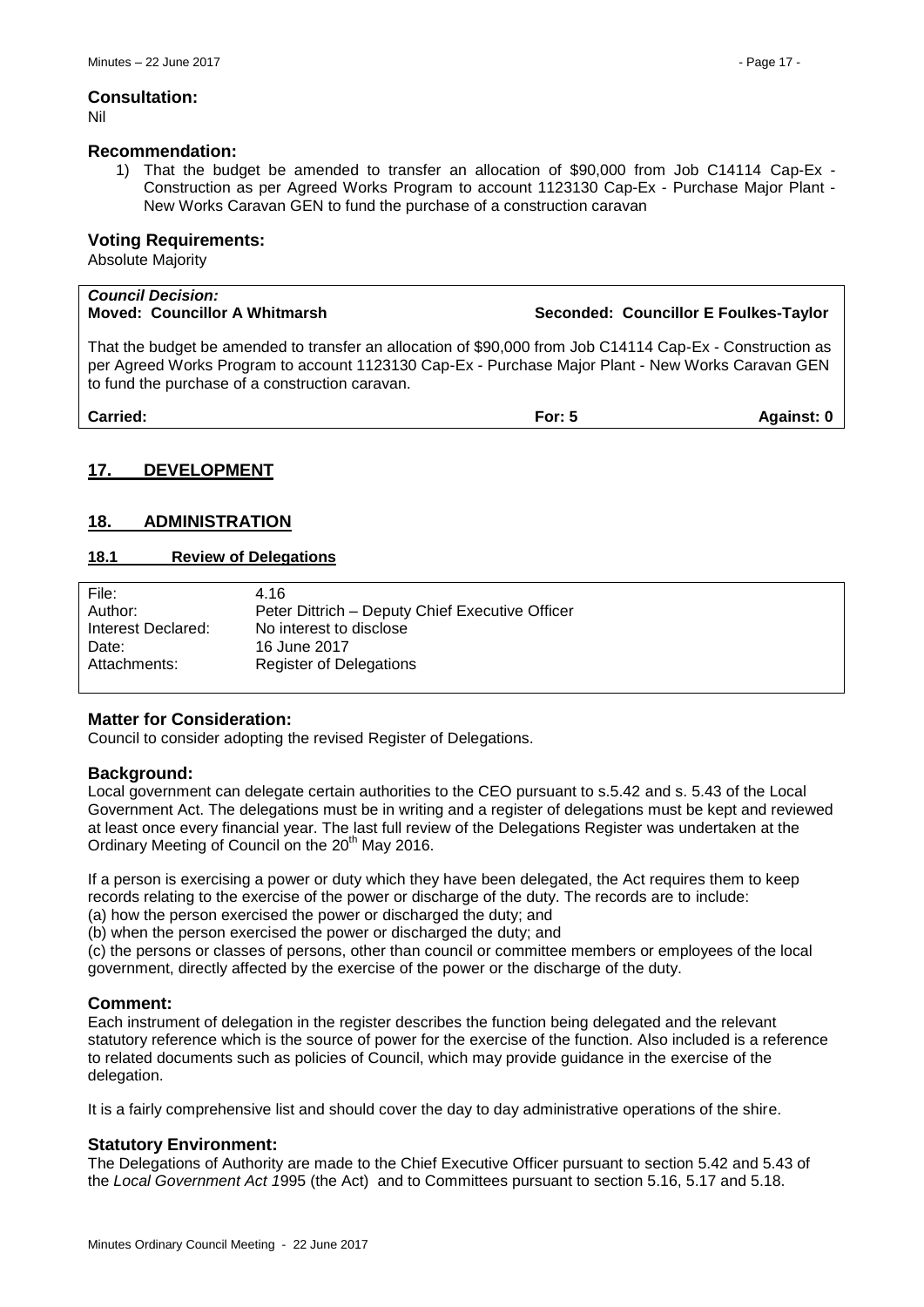Where listed, some of these functions are delegated by the Chief Executive Officer to Shire of Murchison employees pursuant to section 5.44 of the Act. *\*Absolute Majority* 

#### **Strategic Implications:**

Objective 4 of the Community Strategic Plan calls for high levels of accountability, compliance with statutory requirements, openness and transparency. Reviewing the Delegations Register on an annual basis ensures that relevant parties are aware of their obligations.

#### **Sustainability Implications**

- **Environmental:**
	- There are no known significant environmental considerations
- **Economic:**
	- There are no known significant economic considerations
- **Social:** There are no known significant social considerations

#### **Policy Implications:**

Some Delegations work in accord with the Policy Manual

#### **Financial Implications:**

Nil

#### **Consultation:**

Nil

#### **Recommendation:**

That Council reviews the Register of Delegations and adopts it as presented and attached.

#### *Discussion:*

*The delegations need to be reviewed annually. In relation to Delegation 4 if Council had a policy nominating suitable people then the CEO could appoint an Acting CEO from the list. Item 5 has been removed as it is a function of the CEO in the Act.*

#### **Voting Requirements:**

Absolute Majority

# *Council Decision:* **Moved: Councillor Quentin Fowler Seconded: Councillor A Whitmarsh**

That Council reviews the Register of Delegations and adopts it as presented and attached.

| <b>Carried</b> | ∙or∙<br>______ | Anainst · |
|----------------|----------------|-----------|
|                |                |           |

#### <span id="page-17-0"></span>**18.2 Donation – Murchison Museum**

| File:              | 4.69                                            |
|--------------------|-------------------------------------------------|
| Author:            | Peter Dittrich - Deputy Chief Executive Officer |
| Interest Declared: | No interest to disclose                         |
| Date:              | 13 June 2017                                    |
| Attachments:       | Nil                                             |

Cr E Foulkes-Taylor declared an Impartiality Interest as President of the Murchison Museum.

#### **Matter for Consideration:**

Consideration of the donation of 17 Ballinyoo Bridge Opening commemorative boards and the associated branding iron to the Murchison Museum.

#### **Background:**

The Ballinyoo Bridge Opening Committee arranged for additional boards to be made to commemorate the bridge opening. The boards were distributed as an acknowledgement of the contribution made by volunteers to the successful opening of the bridge. There are 17 commemorative boards remaining.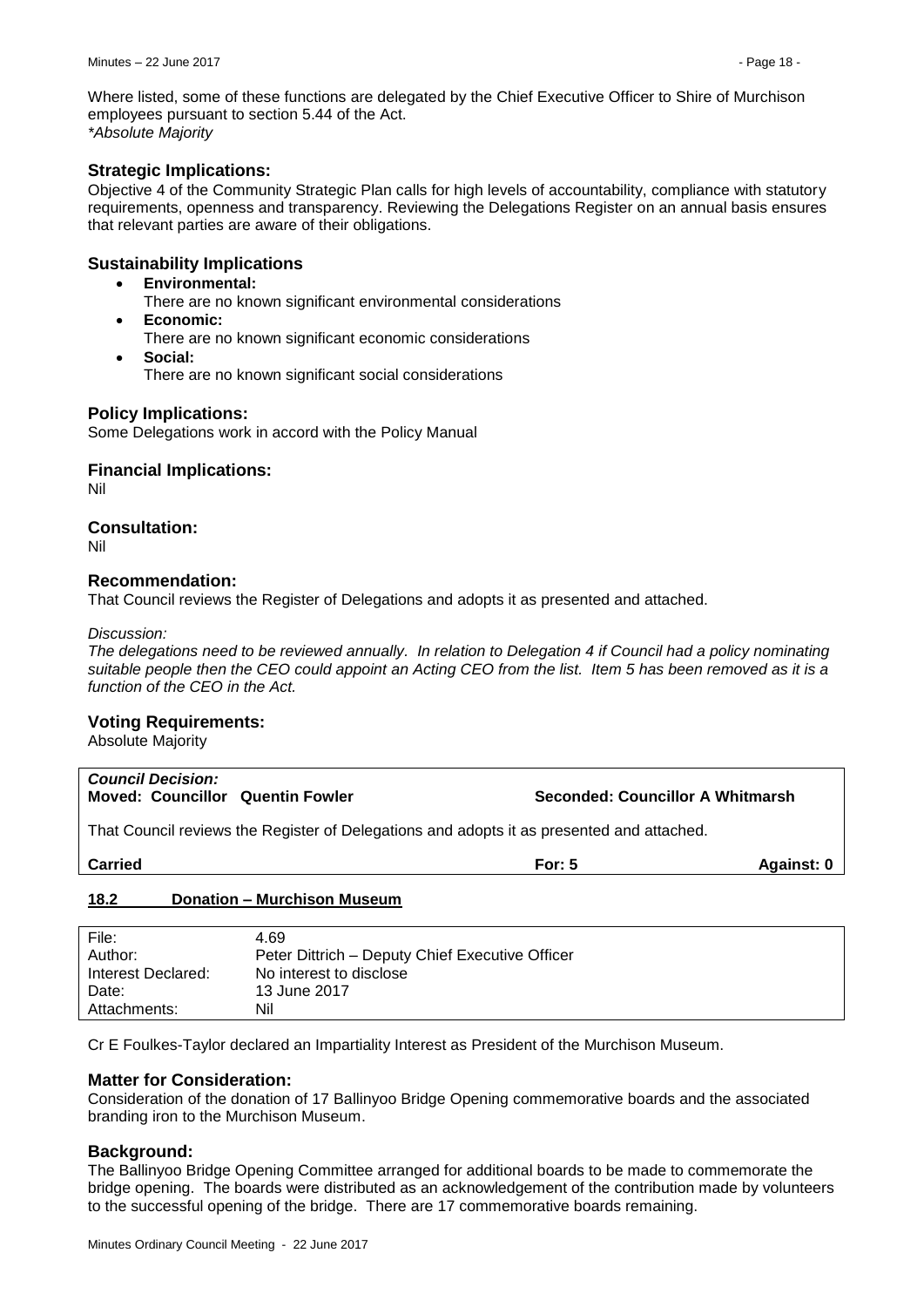#### **Comment:**

The commemorative boards and branding iron are held in storage in the Administration Office.

During informal discussions it was suggested that the commemorative boards be donated to the Murchison Museum for retention or sale. It was also suggested that the branding iron be donated to the Murchison Museum for their retention and use.

#### **Statutory Environment:**

Assistance to community groups and clubs is well within Councils' legislative boundaries

#### **Sustainability Implications:**

- **Environmental**
	- There are no known significant environmental implications associated with this decision
- **Economic**
	- There are no known significant economic implications associated with this decision
- **Social** There are no known significant social considerations associated with this decision

#### **Strategic Implications:**

To develop, coordinate, provide and support services and facilities which enhance the quality of community life in the Shire is a Social Objective within the Strategic Community Plan.

#### **Policy Implications:**

Nil

#### **Financial Implications:**

The value of the donation is \$1,262.40. There will be no effect on the shire's current year surplus position.

#### **Consultation:**

Nil

#### **Recommendation:**

That Council donate the remaining 17 commemorative boards to the Murchison Museum for retention or sale and Council donate associated branding iron to the Murchison Museum for their retention and use.

#### **Voting Requirements:**

Simple Majority

# *Council Decision:* **Moved: Councillor Quentin Fowler Seconded: Councillor Miles Williams**

That Council donate the remaining 17 commemorative boards to the Murchison Museum for retention or sale and Council donate associated branding iron to the Murchison Museum for their retention and use.

# **Carried For: 5 Against: 0**

#### <span id="page-18-0"></span>**18.3 Proposed Stock Grids Policy**

| File:              | 4 4 0                                              |
|--------------------|----------------------------------------------------|
| Author:            | Dianne Daniels                                     |
| Interest Declared: | Nil                                                |
| Date:              | 19 June 2017                                       |
| Attachments:       | Cattle Grid Policy Shire of Wyndham/East Kimberley |

#### **Matter for Consideration:**

Council to consider adopting a policy on the maintenance and retention of stock grids.

#### **Background:**

Historically, the Shire of Murchison has repaired or replaced existing stock grids as required to ensure safety for road users.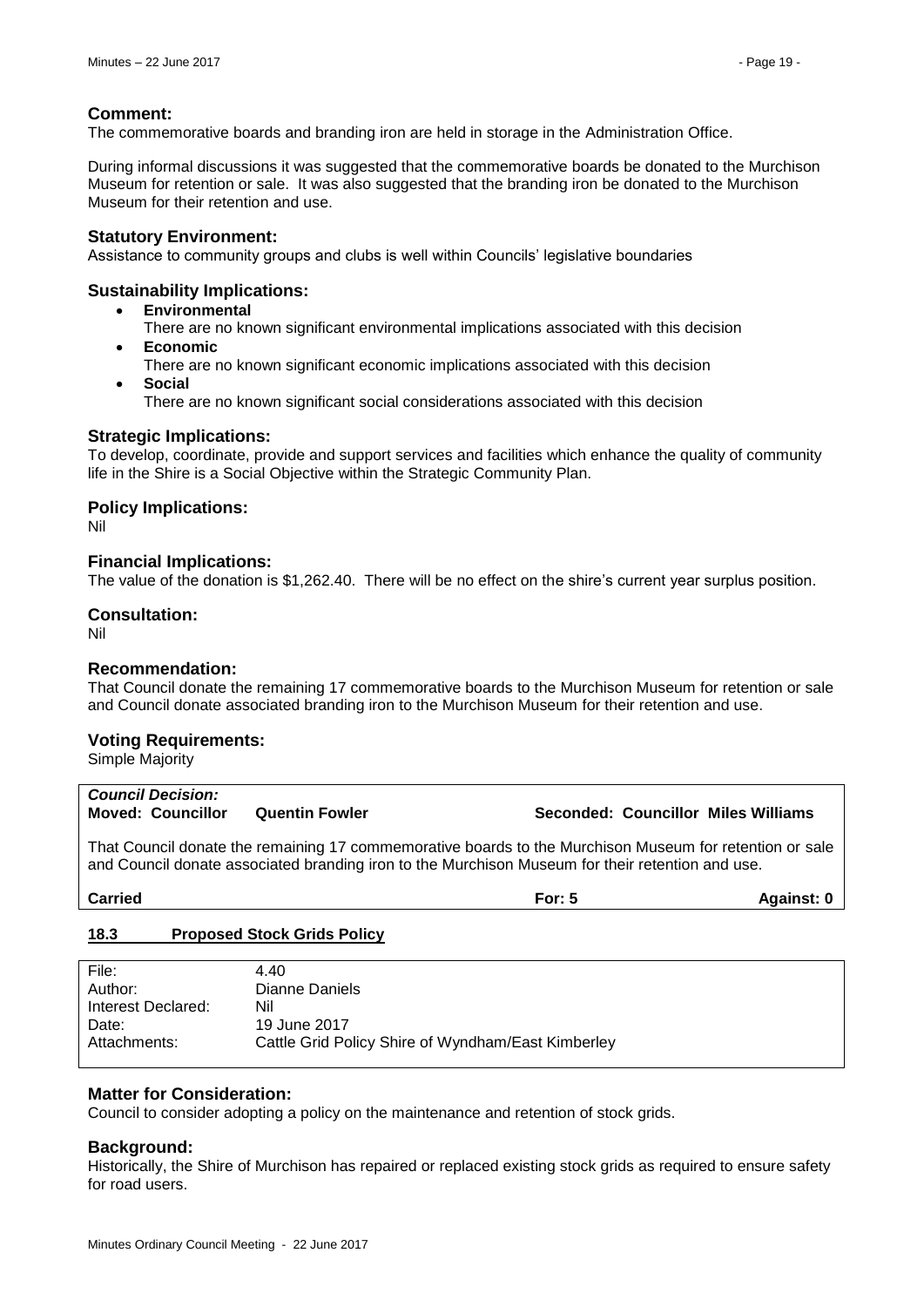#### **Comment:**

To ensure that Council funds are expended in a responsible manner, I suggest that grids that are in need of repair or replacement but are not bordered by stock-proof fences, should be removed rather than repaired or replaced, after consultation with the lessee/landowner.

This removal would be undertaken in accordance with the proposed Stock Grid Policy, below.

In the event that a lessee/landowner requests that a grid be reinstated, then Council may wish to consider a contribution from the lessee/landowner. Please refer to the Shire of Wyndham/East Kimberley Policy attached as an example.

#### **Statutory Environment:**

Local Government Act 1995 Section 3.1 Main Roads Act 1930 Section 24

#### **Strategic Implications:**

The Shire of Murchison's Strategic Community Plan calls for Asset Management that meets the required level of service in the most cost effective manner for present and future residents.

#### **Policy Implications:**

Inclusion of new policy 2.1.3 Stock Grids in the Policy Manual.

#### **Budget/ Financial Implications:**

This policy should ensure that funds allowed for grids maintenance each financial year is spent in the most cost effective manner possible.

#### **Sustainability Implications:**

- **Environmental**
- There are no known significant environmental implications associated with this decision
- **Economic**
	- There are no known significant economic implications associated with this decision **Social**
	- There are no known significant social considerations associated with this decision

#### **Consultation:**

Shire of Upper Gascoyne Shire of Wyndham/East Kimberley

#### **Recommendation:**

That Council adopts the following policy and includes it in the Shire of Murchison Policy Manual:

*Discussion*

*Extended discussion on policy it was noted word Council change to CEO. Boundary grids will not be removed but they are to be maintained. And Council reserves the right to request a financial contribution from the applicant should they request a grid in a new location*

#### 2.1.3 Stock Grids

| Introduction             |          | Stock grids take the place of gates on public roads in the care and control of the<br>Murchison Shire Council. They provide an effective barrier to stock without impeding<br>wheeled vehicles, as the animals are reluctant to walk on the grates. Cattle Grids<br>may present a safety risk to road users if not properly constructed or maintained. |
|--------------------------|----------|--------------------------------------------------------------------------------------------------------------------------------------------------------------------------------------------------------------------------------------------------------------------------------------------------------------------------------------------------------|
| Objective                |          | This policy provides guidelines for the retention of grids on Council roads.                                                                                                                                                                                                                                                                           |
| <b>Statutory Context</b> |          | Local Government Act 1995 Section 3.1<br>Main Roads Act 1930 Section 24                                                                                                                                                                                                                                                                                |
| <b>Formal Record</b>     |          | 12.10                                                                                                                                                                                                                                                                                                                                                  |
| History                  | Proposed |                                                                                                                                                                                                                                                                                                                                                        |

Policy Statement: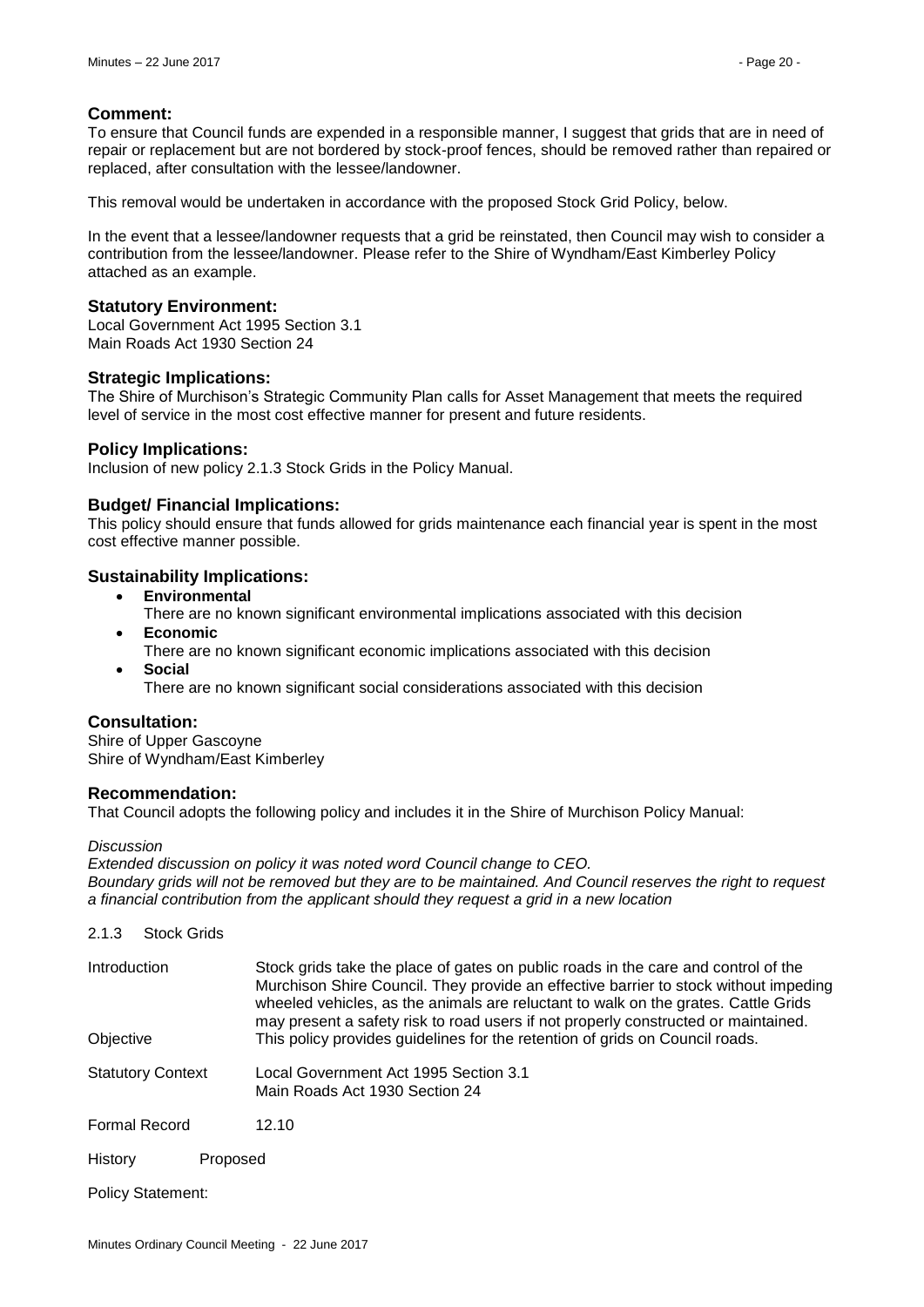- 1. Where a pastoral fence adjoining a stock grid is not stock proof and has remained in a poor state of repair (or has been removed) for a period of 12 months or more, Council may commence the process to remove the grid;
- 2. The process is that the CEO will notify the lessee/landowner of Council's intention to remove the grid, allowing the lessee/landowner 30 days to respond. If the lessee/landowner objects, then the objection is to be referred to Council at the meeting immediately following receipt of the objection;
- 3. After consideration of the objection, if council decides that the grid is to be removed, then it can be removed by suitable contractors or by the Shire crew as soon as practical;
- 4. If a grid has been removed and the lessee/landowner later wishes to have a new grid installed, then the new grid should be at least 7.4 metres wide and should only be installed once fences have been fully rebuilt or a new fence constructed (*Author comment – Council may wish to consider a contribution from the lessee/landowner);*
- 5. This policy does not prevent agreement with any lessee/landowner to remove a grid at any time where advice has been received from the lessee/landowner in writing that the grid is no longer required.

#### *Discussion:*

*The policy was discussed. Councillors stated that boundary grids were to be maintained. Council identified changes to the wording in the policy and moved the amended policy.*

#### **Voting Requirements:**

Simple majority

| <b>Council Decision:</b><br><b>Moved: Councillor M Williams</b> |                                                                                                                                                                                                                                                       | <b>Seconded: Councillor E Foulkes-Taylor</b>                                                                                                                                                                                                                |  |
|-----------------------------------------------------------------|-------------------------------------------------------------------------------------------------------------------------------------------------------------------------------------------------------------------------------------------------------|-------------------------------------------------------------------------------------------------------------------------------------------------------------------------------------------------------------------------------------------------------------|--|
|                                                                 | That Council adopts the following policy and includes it in the Shire of Murchison Policy Manual:                                                                                                                                                     |                                                                                                                                                                                                                                                             |  |
| 2.1.3<br><b>Stock Grids</b>                                     |                                                                                                                                                                                                                                                       |                                                                                                                                                                                                                                                             |  |
| Introduction<br>Objective<br><b>Statutory Context</b>           | Murchison Shire Council. They provide an effective barrier to stock without<br>maintained.<br>This policy provides guidelines for the retention of grids on Council roads.<br>Local Government Act 1995 Section 3.1<br>Main Roads Act 1930 Section 24 | Stock grids take the place of gates on public roads in the care and control of the<br>impeding wheeled vehicles, as the animals are reluctant to walk on the grates.<br>Cattle Grids may present a safety risk to road users if not properly constructed or |  |
| <b>Formal Record</b>                                            | 12.10                                                                                                                                                                                                                                                 |                                                                                                                                                                                                                                                             |  |
| History                                                         | Proposed                                                                                                                                                                                                                                              |                                                                                                                                                                                                                                                             |  |
| <b>Policy Statement:</b>                                        |                                                                                                                                                                                                                                                       |                                                                                                                                                                                                                                                             |  |

- 1. Where a pastoral fence adjoining a stock grid is not stock proof and has remained in a poor state of repair (or has been removed) for a period of 12 months or more, the CEO may commence the process to remove the grid;
- 2. The process is that the CEO will notify the lessee/landowner of Council's intention to remove the grid, allowing the lessee/landowner 30 days to respond. If the lessee/landowner objects, then the objection is to be referred to Council at the meeting immediately following receipt of the objection;
- 3. After consideration of the objection, if council decides that the grid is to be removed, then it can be removed by suitable contractors or by the Shire crew as soon as practical;
- 4. If a grid has been removed and the lessee/landowner later wishes to have a new grid installed, then the new grid should be at least 7.4 metres wide and should only be installed once fences have been fully rebuilt or a new fence constructed
- 5. This policy does not prevent agreement with any lessee/landowner to remove a grid at any time where advice has been received from the lessee/landowner in writing that the grid is no longer required. Council reserves the right to request a financial contribution from the applicant should they request a grid in a new location.
- 6. Boundary grids will be maintained.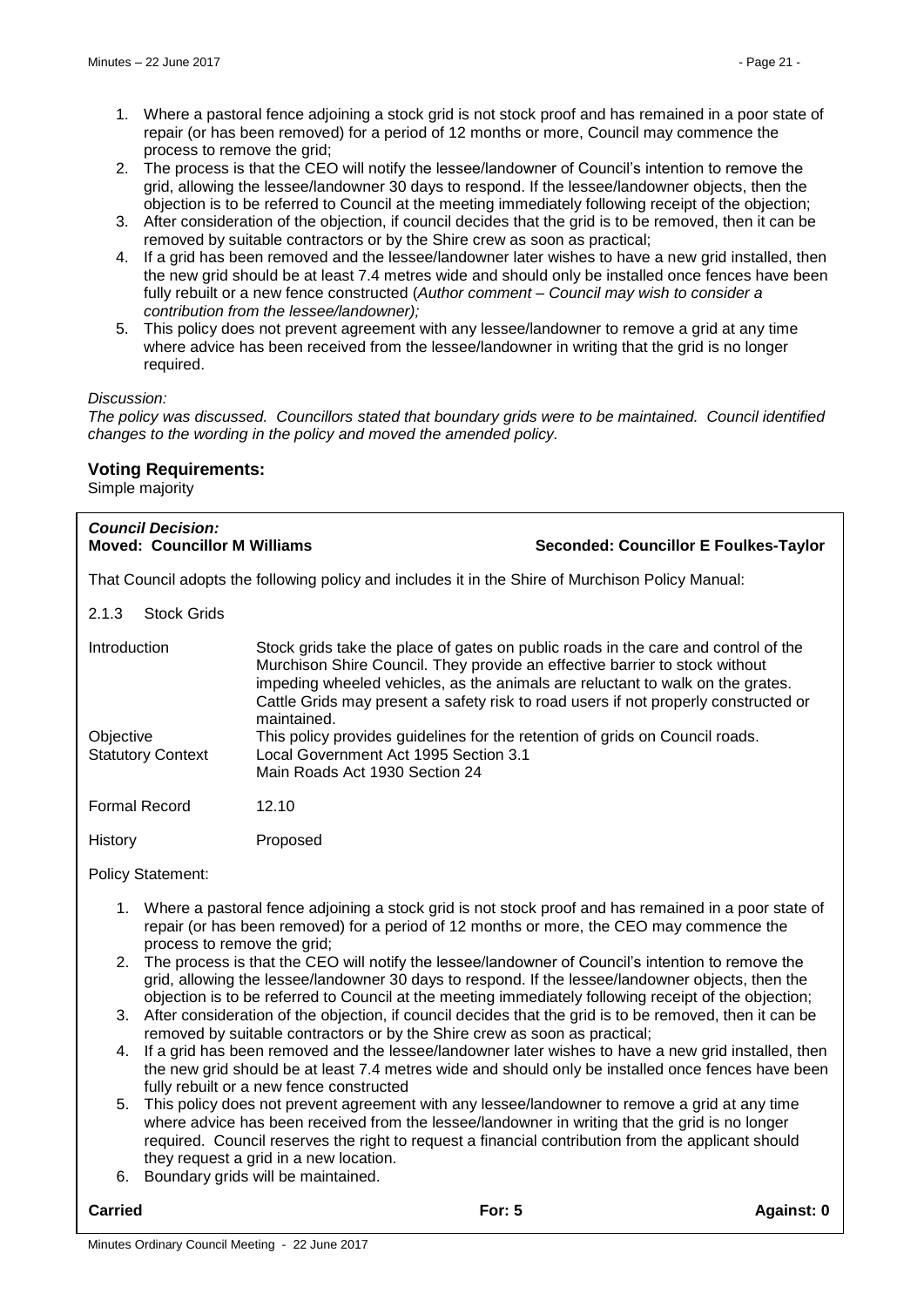#### <span id="page-21-0"></span>**18.4 Call for Community Members for Working Group**

| File:              | 4.70                                     |
|--------------------|------------------------------------------|
| Author:            | Dianne Daniels - Chief Executive Officer |
| Interest Declared: | No interest to disclose                  |
| Date:              | 19 June 2017                             |
| Attachments:       | Nil                                      |

#### **Matter for Consideration:**

Council to note that:

- 1. Community positions for the Community Advisory Group, Murchison Community Fund Management Committee and the Settlement Drinking Water Working Group were advertised as directed by Council at the May 2017 OCM; and
- 2. No nominations were received.

#### **Background:**

At the May 2017 OCM, Council made the following decision:

*Council Decision:*

**Moved: Councillor Q Fowler Seconded: Councillor M Williams**

That Council elects the following people to fill the vacancies that have arisen and to be members of the various Working Groups:

| Plant Working Group -           | Cr M Williams                  |
|---------------------------------|--------------------------------|
| Community Advisory Group -      | Cr R Foulkes-Taylor            |
| Settlement Drinking Water -     | Cr Q Fowler                    |
| Settlement Power Supply -       | Cr R Foulkes-Taylor            |
| Project Officer Working Group - | Cr A Whitmarsh                 |
| Murchison Regional Road Group - | Cr R Foulkes-Taylor (Delegate) |
|                                 | Cr M Williams (Deputy)         |

Community Positions are to be advertised and nominations be bought back to the Shire Council Meeting for final decision. If there are more Community applicants than positions, then Council will decide the successful applicant(s) at the June 2017 OCM, having due regard for their particular skills and expertise.

| <b>Carried:</b> | For: $5$ | Against: 0 |
|-----------------|----------|------------|
|-----------------|----------|------------|

#### **Comment:**

An email was sent to the Community on Tuesday  $13<sup>th</sup>$  June asking for nominations for community members on the Community Advisory Group, Murchison Community Fund Management Committee and the Settlement Drinking Water Working Group, with nominations closing at 12 noon on Monday 19 June 2017.

No nominations were received.

**Statutory Environment:** Local Government Act 1995 Part 5 Division 2 Subdivision 2

**Strategic Implications:** Nil

**Policy Implications:** Nil

**Financial Implications:** Nil

#### **Recommendation:**

That Council notes that community positions for the Community Advisory Group, Murchison Community Fund Management Committee and the Settlement Drinking Water Working Group were advertised as directed by Council at the May 2017 OCM and no nominations were received.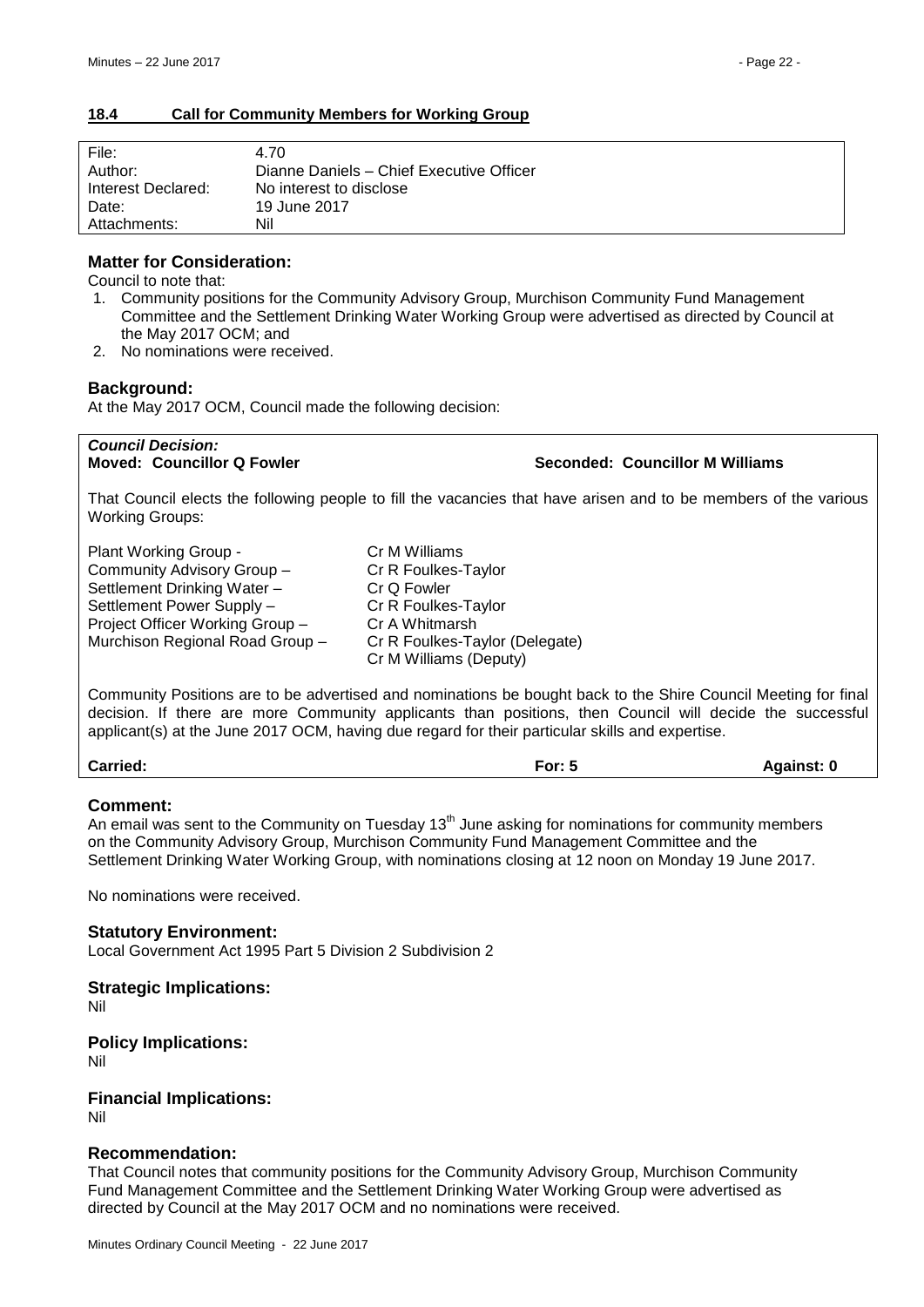#### *Discussion:*

*The remaining Councillors were happy for Councillors Whitmarsh, Foulkes-Taylor and Fowler to remain in Chambers and vote.*

#### **Voting Requirements:**

Absolute majority.

*Council Decision:*

#### **Moved: Councillor M Williams Seconded: Councillor A Whitmarsh**

- 1. That council notes that community positions for the Community Advisory Group, Murchison Community Fund Management Committee and the Settlement Drinking Water Working Group were advertised as directed by Council at the May 2017 OCM and no nominations were received.
- 2. That Council accept the late nominations of Tom Foulkes-Taylor & Shelly Fowler and appoint them to Working Groups as follows:

Tom Foulkes –Taylor - Settlement Drinking Water Shelley Fowler – Community Advisory Group

**Carried: Carried: For: 5 Against: 0 For: 5 Against: 0 Against: 0 Against: 0** 

#### <span id="page-22-0"></span>**18.5 Shearers & Pastoral Workers Social Club – Video "The Truck Days"**

| File:              | 13.10                                    |
|--------------------|------------------------------------------|
| Author:            | Dianne Daniels - Chief Executive Officer |
| Interest Declared: | No interest to disclose                  |
| Date:              | 19 June 2017                             |
| Attachments:       | Correspondence                           |

# **Matter for Consideration:**

1. Council to note:

a) the correspondence from the Shearers and Pastoralist Workers Social Club; and

b) that ten complimentary copies of the "Truck Days" on DVD and a thumb drive have been received; and

2. Council to decide how they would like the ten copies of the complimentary DVD's to be distributed.

#### **Background:**

In December 2016 Mr Darryl Grey (representing the Shearers & Pastoral Workers Social Club) met with the Chief Executive Officer to discuss an application for funding for the production of a video recording the memoirs and oral history of the shearing era in WA between 1900 and 1960.

At the February 2017 OCM, The Shire of Murchison Council decided to sponsor The Shearers & Pastoral Workers Social Club for the production of the video entitled 'Shearers – The Truck Days' in the amount of \$2,000, which was paid from the Tourism and Area Promotion budget.

#### **Comment:**

The video has since been professionally produced and is entitled "The Truck Days". The Shearers and Pastoral Workers Social Club has written to the Shire (correspondence attached) thanking them for the generous contribution and has also sent ten complimentary copies of the DVD, along with a copy of the production on a thumb drive.

#### **Statutory Environment:**

Nil

**Strategic Implications:** Nil

**Policy Implications:** Nil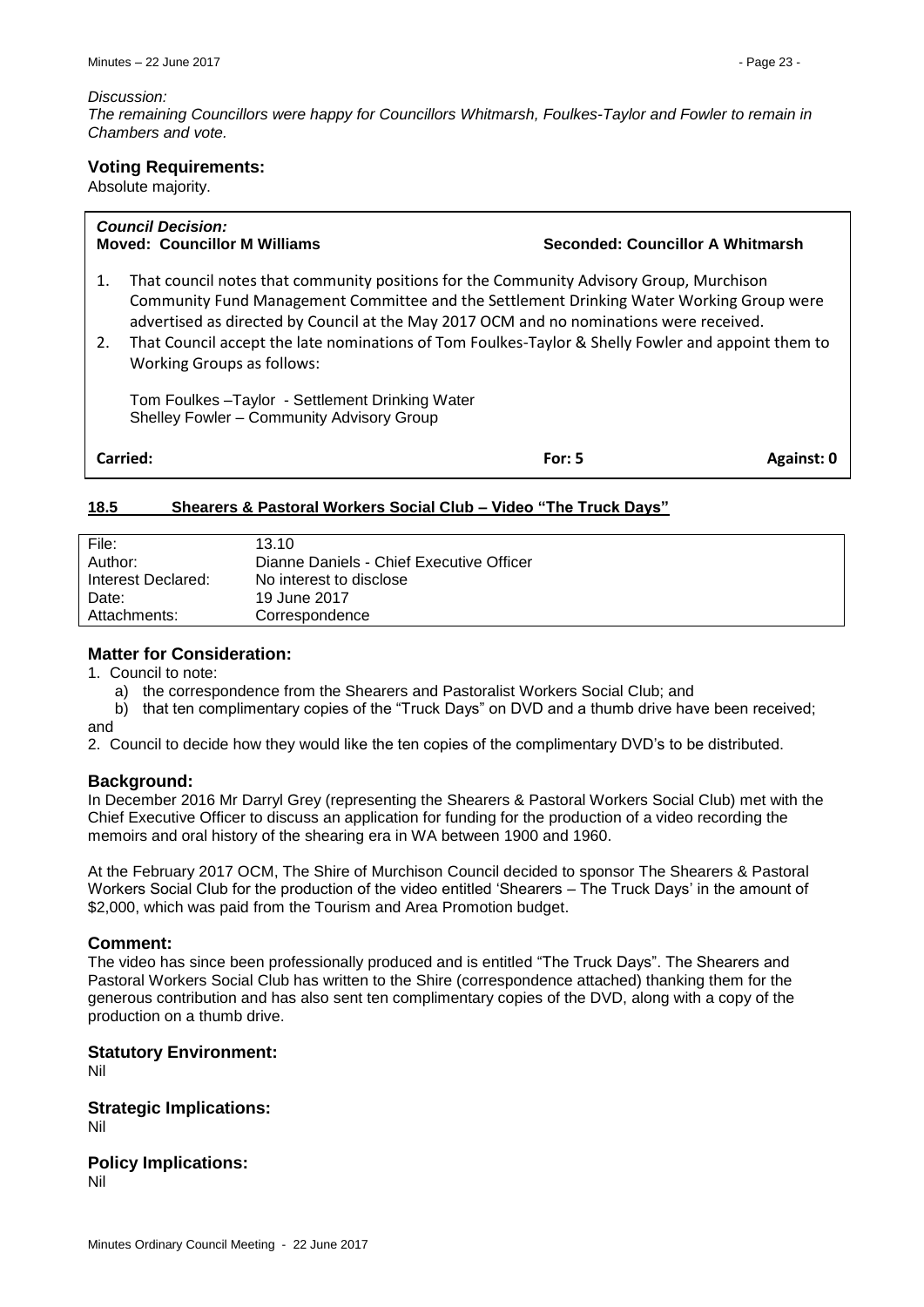### **Budget/Financial Implications:**

Nil

### **Sustainability Implications:**

- **Environmental:**
	- There are no known significant environmental considerations
- **Economic:**
	- There are no known significant economic considerations
- **Social:** There are no known significant considerations

#### **Consultation:**

The Shearers & Pastoral Workers Social Club

#### **Recommendation:**

1. Council to note:

- a) the correspondence from the Shearers and Pastoralist Workers Social Club; and
- b) that ten complimentary copies of "The Truck Days' on DVD and a thumb drive have been received;
- and

2. That the ten copies of the complimentary DVD's to be distributed (TBA)

#### **Voting Requirements:**

Simple majority

|              | <b>Council Decision:</b>       |                         |                                                                                                |            |
|--------------|--------------------------------|-------------------------|------------------------------------------------------------------------------------------------|------------|
|              | <b>Moved: Councillor</b>       | <b>E</b> Foulkes-Taylor | Seconded: Councillor A Whitmarsh                                                               |            |
|              | Council to note:               |                         |                                                                                                |            |
| $\mathbf{C}$ |                                |                         | the correspondence from the Shearers and Pastoralist Workers Social Club; and                  |            |
| $\mathsf{d}$ | and                            |                         | that ten complimentary copies of "The Truck Days' on DVD and a thumb drive have been received; |            |
| 2.           | Museum for loan to the public. |                         | That the ten copies of the complimentary DVD's to be distributed to the library, Roadhouse and |            |
| Carried:     |                                |                         | For: $5$                                                                                       | Against: 0 |

# <span id="page-23-0"></span>**19. NOTICE OF MOTION Nil**

# <span id="page-23-1"></span>**20. CEO ACTIVITY REPORT**

| <b>Date</b> | <b>Activity</b>                                                                                                                                                                                                                                                                                                                                      |
|-------------|------------------------------------------------------------------------------------------------------------------------------------------------------------------------------------------------------------------------------------------------------------------------------------------------------------------------------------------------------|
| 24/05/2017  | Inspect RRG funded works with Works supervisor and DCEO                                                                                                                                                                                                                                                                                              |
| 24/05/2017  | <b>Plant Working Group Meeting</b>                                                                                                                                                                                                                                                                                                                   |
| 25/05/2017  | <b>Ordinary Meeting of Council</b>                                                                                                                                                                                                                                                                                                                   |
| 25/05/2017  | DCEO Peter Dittrich appointed to CEO position as of 24 June 2017.                                                                                                                                                                                                                                                                                    |
| 25/05/2017  | Phone conversation with John Wheelock of DFES re Community Emergency Services<br>Manager opportunity – made appointment to meet with him and DCEO.                                                                                                                                                                                                   |
| 25/05/2017  | Phone conversation with Steven Petts of GHD. GHD are managing our clearing permit for<br>the 13 km gravel pit which is required for the construct and seal south of the Ballinyoo<br>Bridge. Shielded back trapdoor spiders have been found in the pit and have to be re-<br>located prior to clearing. Invertebrate specialist needs to be present. |
| 29/05/2017  | Regular Admin meeting                                                                                                                                                                                                                                                                                                                                |
| 29/05/2017  | Regular meeting with Works Supervisor                                                                                                                                                                                                                                                                                                                |
| 30/05/2017  | Regular meeting with DCEO                                                                                                                                                                                                                                                                                                                            |
| 2/06/2017   | CEO Annual Leave Day                                                                                                                                                                                                                                                                                                                                 |
| 5/06/2017   | <b>Public Holiday</b>                                                                                                                                                                                                                                                                                                                                |
| 6/06/2017   | CEO/DCEO to Toolbox meeting. Let crew know it was my last meeting and that Peter<br>Dittrich had been appointed to CEO position after I finish on the 23/06/2017.                                                                                                                                                                                    |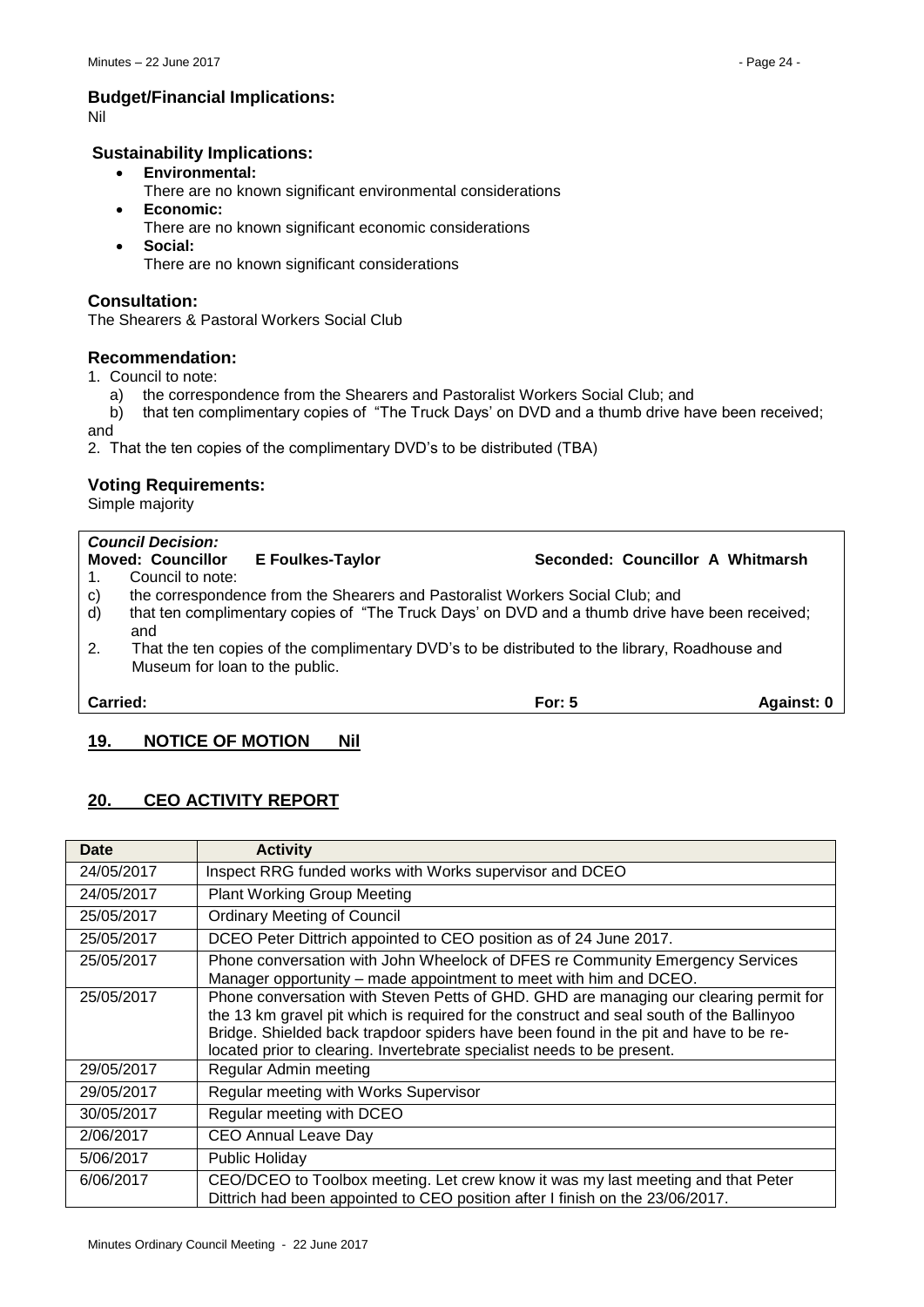| 6/06/2017  | Regular Admin meeting                                                                                                                                                                                                                                                                                                                                                                                       |
|------------|-------------------------------------------------------------------------------------------------------------------------------------------------------------------------------------------------------------------------------------------------------------------------------------------------------------------------------------------------------------------------------------------------------------|
| 6/06/2017  | LEMC meeting scheduled for 10:00 am, but did not have a quorum.                                                                                                                                                                                                                                                                                                                                             |
| 6/06/2017  | Regular meeting Works Supervisor - DCEO joined the meeting.                                                                                                                                                                                                                                                                                                                                                 |
| 8/06/2017  | <b>Regular meeting DCEO</b>                                                                                                                                                                                                                                                                                                                                                                                 |
| 8/06/2017  | Met with John Wheelock of DFES and DCEO re CESM opportunity.                                                                                                                                                                                                                                                                                                                                                |
| 8/06/2017  | Integrated Planning Workshop with Russell Barnes and Tamara Olsen of Moore Stephens<br>and DCEO and CEO to get Long Term Financial Plan, Asset Management Plan and<br>Corporate Business Plan for 2017/18 underway.                                                                                                                                                                                         |
| 12/06/2017 | Regular Admin meeting                                                                                                                                                                                                                                                                                                                                                                                       |
| 12/06/2017 | Regular meeting with Works Supervisor                                                                                                                                                                                                                                                                                                                                                                       |
| 14/06/2017 | Inspected RRG funded works with Works Supervisor                                                                                                                                                                                                                                                                                                                                                            |
| 16/06/2017 | Phone conversation with David Taft of Yamatji Marlpa. Federal Court ruling due to be<br>handed down in relation to the land rights claim over this area in September. The court<br>likes to give the ruling on country and it looks like a gathering of about 500 people may<br>meet out here somewhere, not too far from the Settlement. David rang to find out what<br>size planes can land on our strip. |
| 19/06/2017 | Regular Admin meeting                                                                                                                                                                                                                                                                                                                                                                                       |
| 19/06/2017 | Regular meeting with Works Supervisor                                                                                                                                                                                                                                                                                                                                                                       |

#### **Recommendation:**

That the CEO's Activity Report be accepted.

*Discussion CEO Activity Report was discussed CEO asked to provide more details regarding Federal Court Visit*

#### **Voting Requirements:**

Simple Majority

| <b>Council Decision:</b><br>Moved: Councillor E Foulkes-Taylor | Seconded: Councillor A Whitmarsh |            |
|----------------------------------------------------------------|----------------------------------|------------|
| That the CEO's Activity Report be accepted.                    |                                  |            |
| <b>Carried</b>                                                 | For: $5$                         | Against: 0 |

# <span id="page-24-0"></span>**21. URGENT BUSINESS**

#### <span id="page-24-1"></span>**21.1 Tender Assessment Panel for Flood Damage Works AGRN 743 Flooding in WA Jan/Feb 2017**

| File:              | 4.53                                            |
|--------------------|-------------------------------------------------|
| Author:            | Peter Dittrich - Deputy Chief Executive Officer |
| Interest Declared: | No interest to disclose                         |
| Date:              | 21 June 2017                                    |
| Attachments:       | N/A                                             |

#### **Matter for Consideration:**

Council to consider establishing a Tender Evaluation Panel to assess the Tender for Flood Damage Works AGRN 743 Flooding in WA Jan/Feb 2017.

#### **Background:**

At the Ordinary Council Meeting held on 25<sup>th</sup> May 2017 Council resolved (17.3):

- 1. That a request for quote be placed on E-Quotes for Superintendents Services; and
- 2. That Council invites two Public Tenders for the:
	- a) Supply of Site Supervision Services for Road Flood Damage Repairs (WANDRRA AGRN 743); and
	- b) Supply of Plant & Operators for Road Flood Damage Repairs (WANDRRA AGRN 743);

Council also set the assessment criteria and weightings to be used in the Tender for the Supply of Site Supervision Services for Road Flood Damage Repairs (WANDRRA AGRN 743) evaluation.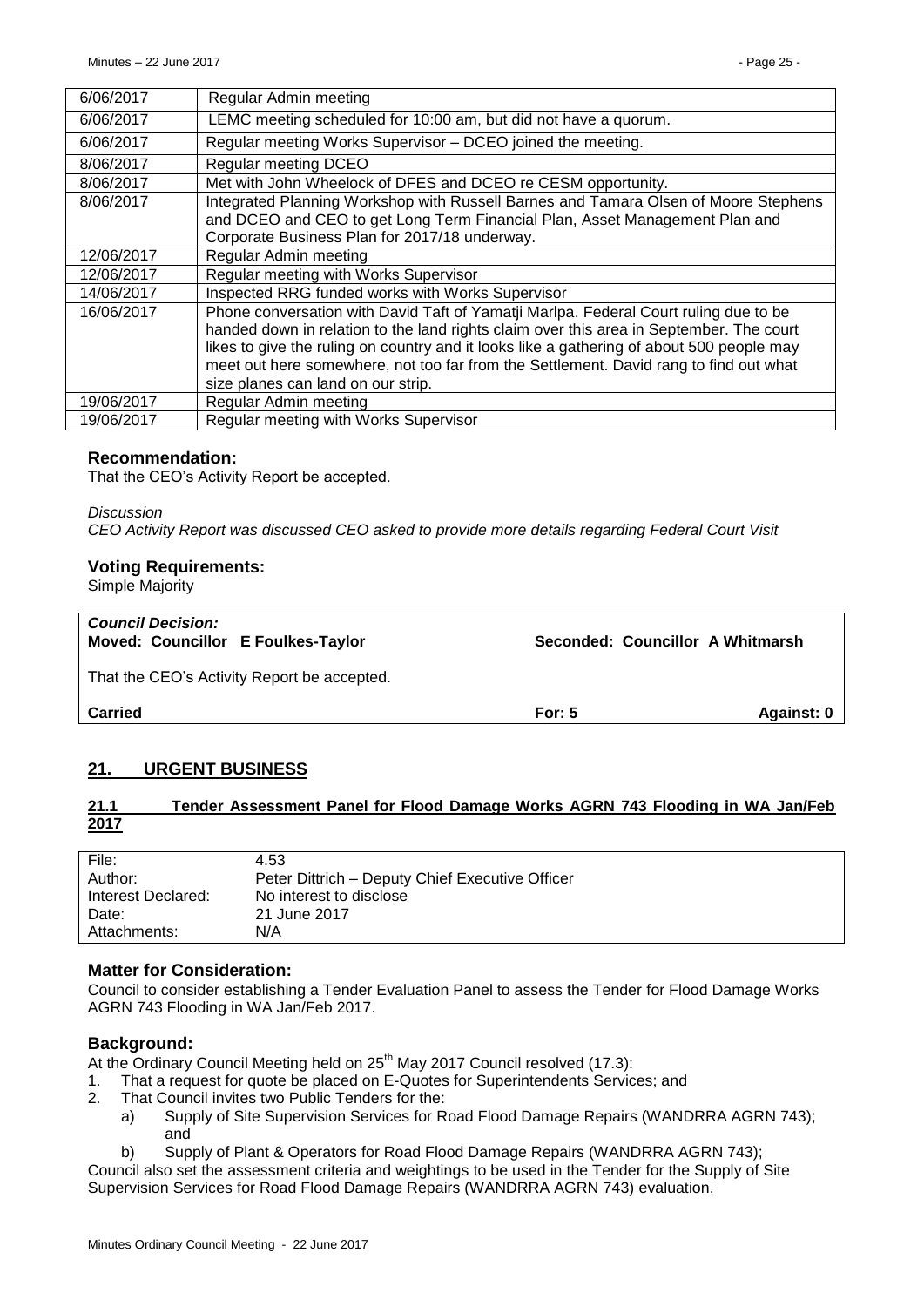However, item three of the officer's recommendation to establish the Tender Evaluation Panel was passed without the members of the panel being nominated.

## **Comment:**

As Mentioned in the background Council has determined "*in writing the criteria for deciding which tender should be accepted*". In order to comply with the Shire of Murchison's Purchasing Policy, prior to calling for public tenders Council needs to establish an Evaluation Panel to consider the tenders in light of the determined criteria.

#### **Statutory Environment:**

#### Local Government Act 1995

3.57. Tenders for providing goods or services

(1) A local government is required to invite tenders before it enters

into a contract of a prescribed kind under which another person is to supply goods or services.

(2) Regulations may make provision about tenders.

Local Government (Functions and General) Regulations 1996

Division 2 – Tenders for Providing Goods and Services (s.3.57)

- *14. Publicly inviting tenders, requirements for*
	- *(1) When regulation 11(1), 12(2) or 13 requires tenders to be publicly invited, State-wide public notice of the invitation is to be given.*
	- *(2) If the CEO has, under regulation 23(4), prepared a list of acceptable tenderers, instead of giving State-wide public notice the CEO is required to give notice of the invitation to each acceptable tenderer listed.*
	- *(2a) If a local government —*
		- *(a) is required to invite a tender; or*
		- *(b) not being required to invite a tender, decides to invite a tender,*

*the local government must, before tenders are publicly invited, determine in writing the criteria for deciding which tender should be accepted.*

#### **Strategic Implications:**

Objective 4 of the Strategic Community Plans calls for the provision of good governance to the Murchison Shire through….high levels of accountability…..compliance with statutory requirements.

#### **Policy Implications:**

The Shire of Murchison Purchasing Policy and Buy Local – Regional Price Preference Policy refer.

#### **Financial Implications:**

Flood damage expenditure of \$6,406,693.51 will need to be budgeted for in the 2017/18 budget along with WANDRRA funding of \$6,253,693.51. The shortfall of \$153,400 is Council's contribution to the works.

#### **Consultation:**

Chief Executive Officer Works Supervisor Deputy Chief Executive Officer

#### **Recommendation:**

- 1. That Council establish a (or two) Tender Evaluation Panel(s) (minimum 3 members) to assess the Tender for Flood Damage Works AGRN 743 Flooding in WA Jan/Feb 2017:
	- a) The Tender Evaluation Panel for the evaluation of the Tender for the Supply of Site Supervision Services for Road Flood Damage Repairs (WANDRRA AGRN 743) is made up of (TBA); and
	- b) The Tender Evaluation Panel for the evaluation of the Tender for the Supply of Plant & Operators for Road Flood Damage Repairs (WANDRRA AGRN 743) is made up of (TBA)
	- c) That Council have input into structure of Flood Damage Works and provision of site supervision.

#### *Discussion:*

*Held on the Tender Assessment panel precedent that whole Council goes on the panel. That Works Supervisor and CEO be on panel.*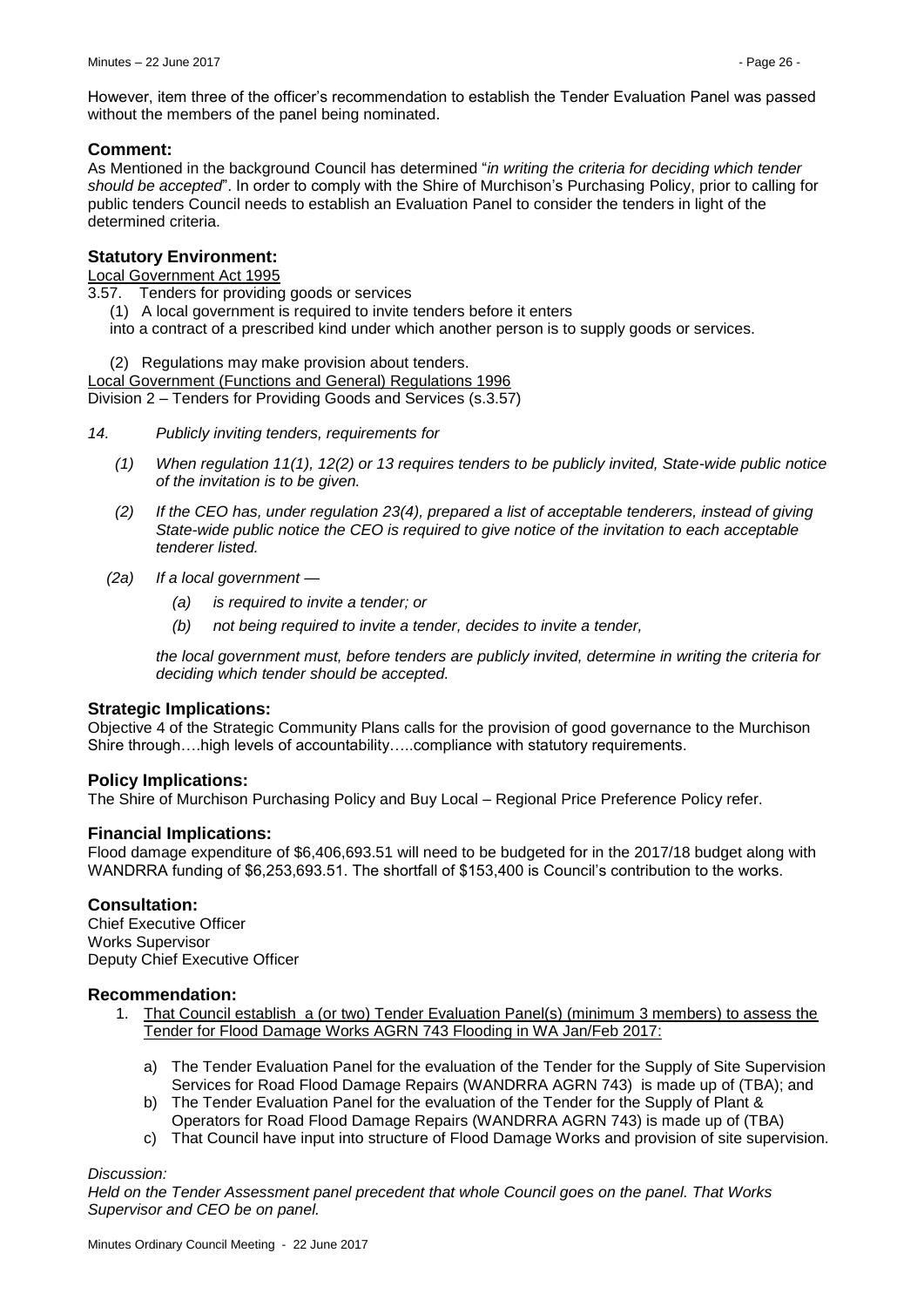Simple majority

|                | <b>Council Decision:</b><br><b>Moved: Councillor M Williams</b>                                                                                                                                                                                                                                                                                                                                                                                                      |          | Seconded: Councillor E Foulkes-Taylor |  |
|----------------|----------------------------------------------------------------------------------------------------------------------------------------------------------------------------------------------------------------------------------------------------------------------------------------------------------------------------------------------------------------------------------------------------------------------------------------------------------------------|----------|---------------------------------------|--|
| 1.             | That Council establish a (or two) Tender Evaluation Panel(s) (minimum 3 members) to assess the<br>Tender for Flood Damage Works AGRN 743 Flooding in WA Jan/Feb 2017:                                                                                                                                                                                                                                                                                                |          |                                       |  |
| a)<br>b)<br>C) | The Tender Evaluation Panel for the evaluation of the Tender for the Supply of Site Supervision<br>Services for Road Flood Damage Repairs (WANDRRA AGRN 743) is made up of (TBA); and<br>The Tender Evaluation Panel for the evaluation of the Tender for the Supply of Plant & Operators for<br>Road Flood Damage Repairs (WANDRRA AGRN 743) is made up of (TBA)<br>That Council have input into structure of Flood Damage works and provision of site supervision. |          |                                       |  |
| Carried        |                                                                                                                                                                                                                                                                                                                                                                                                                                                                      | For: $5$ | <b>Against: 0</b>                     |  |
|                |                                                                                                                                                                                                                                                                                                                                                                                                                                                                      |          |                                       |  |

# <span id="page-26-0"></span>**22. ITEMS TO BE DISCUSSED BEHIND CLOSED DOORS**

Discuss two items pursuant to LGA s. 5.23 (2) (c) and (e) – 1. RFQ Mechanics Truck and 2. Road Agreement – SKA Route

#### **Motion to close the meeting to the Public**

#### **Recommendation:**

That the meeting move behind closed doors to discuss two items pursuant to LGA s. 5.23 (2) (c) and (e) – 1. RFQ Mechanics Truck and 2. Road Agreement – SKA Route.

#### **Voting Requirements**:

Simple Majority

# *Council Decision*:

**Moved: Councillor E Foulkes-Taylor Seconded: Councillor A Whitmarsh**

That the meeting move behind closed doors to discuss two items pursuant to LGA s. 5.23 (2) (c) and (e) – 1. RFQ Mechanics Truck and 2. Road Agreement – SKA Route.

**Carried For: 5 Against: 5**

# <span id="page-26-1"></span>**22.1 RFQ 20.2016-17 Mechanics Truck**

*Council Decision:* **Moved: Councillor A Whitmarsh Seconded: Councillor Q Fowler**

1. That Council rescind their decision at Item 22.3 OCM May 25 2017: "that Council authorise the purchase of the Hino 300 Series 920 from WA Hino as per their quote Q15913 including the increase in warranty to 5 year/250,000 km as quoted and authorise the trade-in of Isuzu P054 as part of that transaction", because WA Hino had not included the specifications in their quote as requested by the Works Supervisor; and

2. Council authorise the purchase of the Fuso Canter 918 from Purcher International as per their quote dated 7 June 2017 and authorise the trade-in of Isuzu P054 as part of that transaction.

**Carried For: 5 Against: 0**

#### <span id="page-26-2"></span>**22.2 Road Agreement – SKA Route**